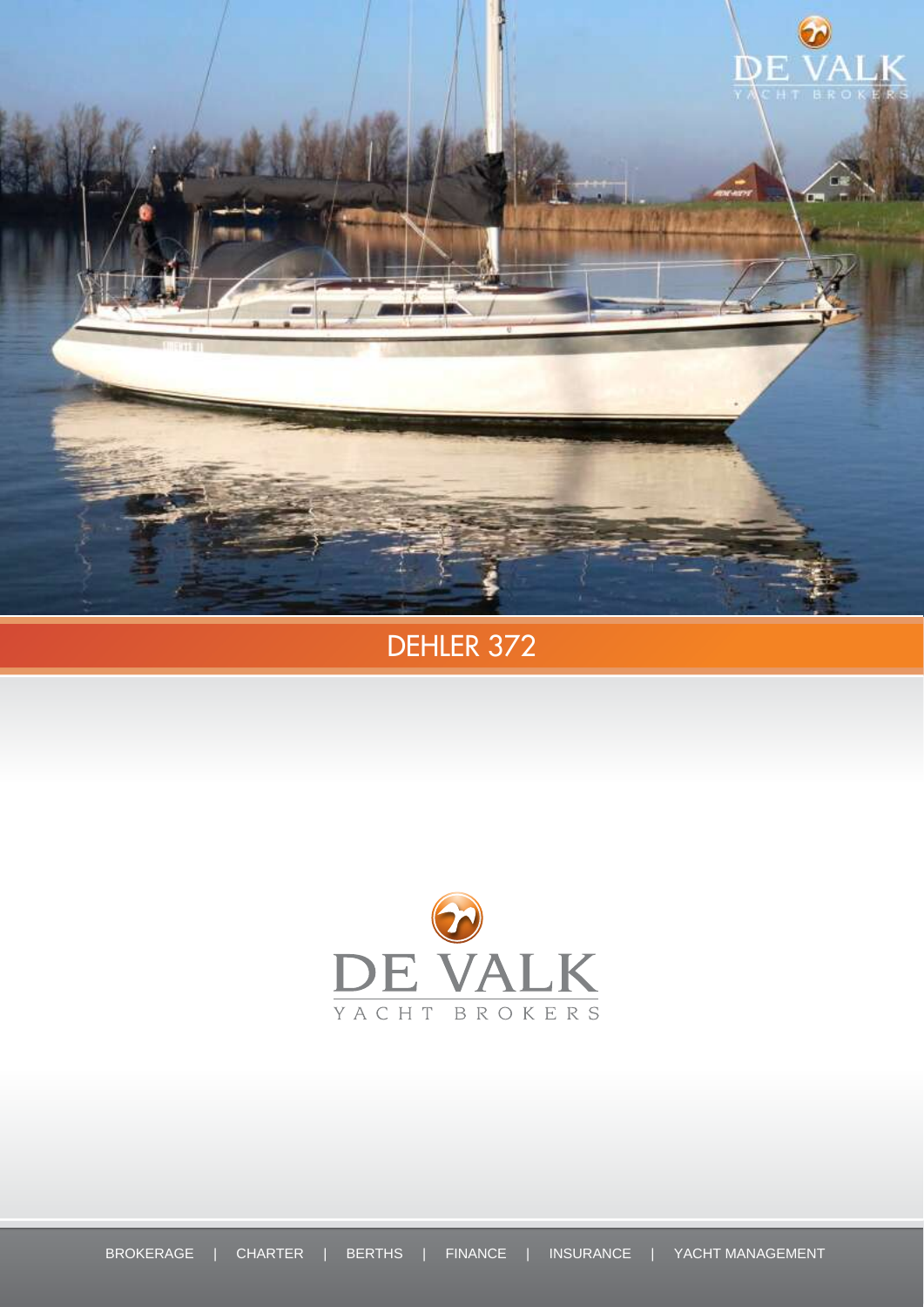

#### **BROKER'S COMMENTS**

''The clear Dehler lines of this fast cruiser are supported by the well known building quality of Dehler. Above this you will be surprised by the spacious and classic interior which enables you to stay aboard with large crew. The Dehler 372 is easy to handle. It offers outstanding maneuverability. The cockpit is dominated by the stable steering column with large steering wheel. A high coaming and the fixed wind guard with spray hood protects the crew from wind and spray water. This yacht can be visited 7 days a week in our sales harbour in Katwoude.''

#### **SPECIFICATIONS**

| <b>Dimensions</b> | $11,30 \times 3,45 \times 1,70 \ (m)$ | <b>Builder</b> | Dehler Yachtbau GmbH, Meschede-Freienohl |  |
|-------------------|---------------------------------------|----------------|------------------------------------------|--|
| <b>Built</b>      | 1984                                  | <b>Cabins</b>  | $\overline{2}$                           |  |
| <b>Material</b>   | <b>GRP</b>                            | <b>Berths</b>  | 6                                        |  |
| Engine(s)         | 1 x Yanmar 3HM diesel                 | Hp/Kw          | 35 (hp), 25,73 (kw)                      |  |
|                   | <b>SOLD</b>                           | Lying          | at sales office                          |  |
|                   |                                       |                |                                          |  |

#### **CONTACT**

| Sales office   | De Valk Monnickendam | <b>Telephone</b> | +31 299 65 63 50       |
|----------------|----------------------|------------------|------------------------|
| <b>Address</b> | Hoogedijk 6          | <b>Fax</b>       | +31 (0) 299 65 63 41   |
|                | 1145 PM Katwoude     | E-mail           | monnickendam@devalk.nl |
|                | The Netherlands      |                  |                        |

#### **DISCLAIMER**

These particulars are given in good faith as supplied but cannot be guaranteed and cannot be used for contracts.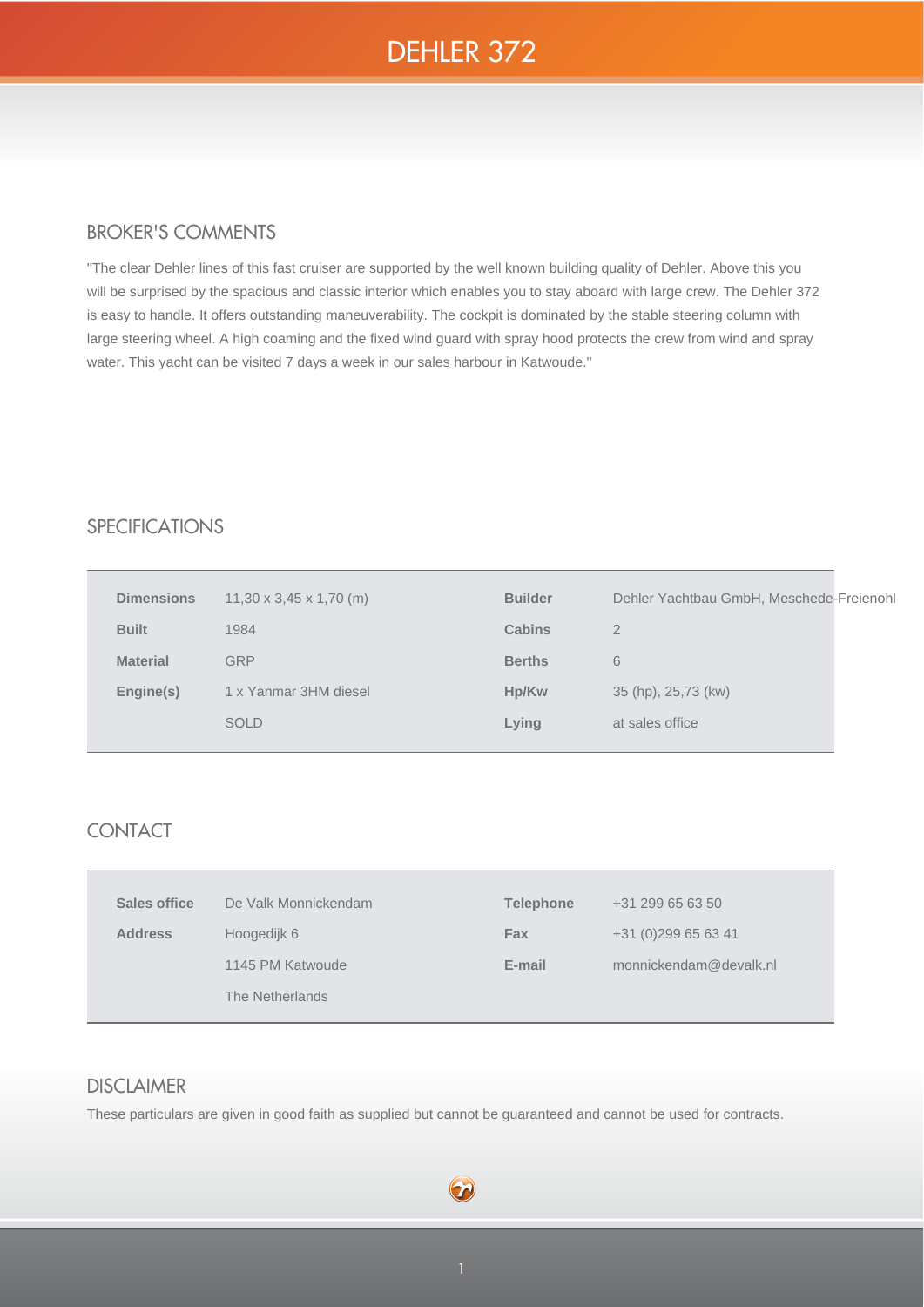### **GENERAL**

| <b>Model</b>                   | DEHLER 372                               |
|--------------------------------|------------------------------------------|
| <b>Type</b>                    | sailing yacht                            |
| $LOA$ (m)                      | 11,30                                    |
| $LWL$ (m)                      | 8,60                                     |
| Beam (m)                       | 3,45                                     |
| Draft (m)                      | 1,70                                     |
| Air draft (m)                  | 17,20                                    |
| Headroom (m)                   | 2,00                                     |
| Year built                     | 1984                                     |
| <b>Builder</b>                 | Dehler Yachtbau GmbH, Meschede-Freienohl |
| Country                        | Germany                                  |
| <b>Designer</b>                | E.G. van de Stadt                        |
| Displacement (t)               | 5,8                                      |
| <b>Ballast (tonnes)</b>        | 2,8                                      |
| <b>CE</b> norm                 | <b>NA</b>                                |
| <b>Hull material</b>           | <b>GRP</b>                               |
| <b>Hull colour</b>             | white                                    |
| <b>Hull shape</b>              | round-bilged                             |
| <b>Keel type</b>               | long keel                                |
| <b>Superstructure material</b> | <b>GRP</b>                               |
| <b>Rubbing strake</b>          | rubber                                   |
| Deck material                  | <b>GRP</b>                               |
| Deck finish                    | non-skid paint                           |
| Superstructure deck finish     | teak                                     |
| <b>Cockpit deck finish</b>     | teak                                     |
| Antifouling (year)             | 2019                                     |
| <b>Window frame</b>            | aluminium                                |
| <b>Window material</b>         | perspex                                  |
| <b>Deckhatch</b>               | 2x Lewmar                                |
| <b>Portholes</b>               | aluminium                                |
|                                |                                          |

 $\odot$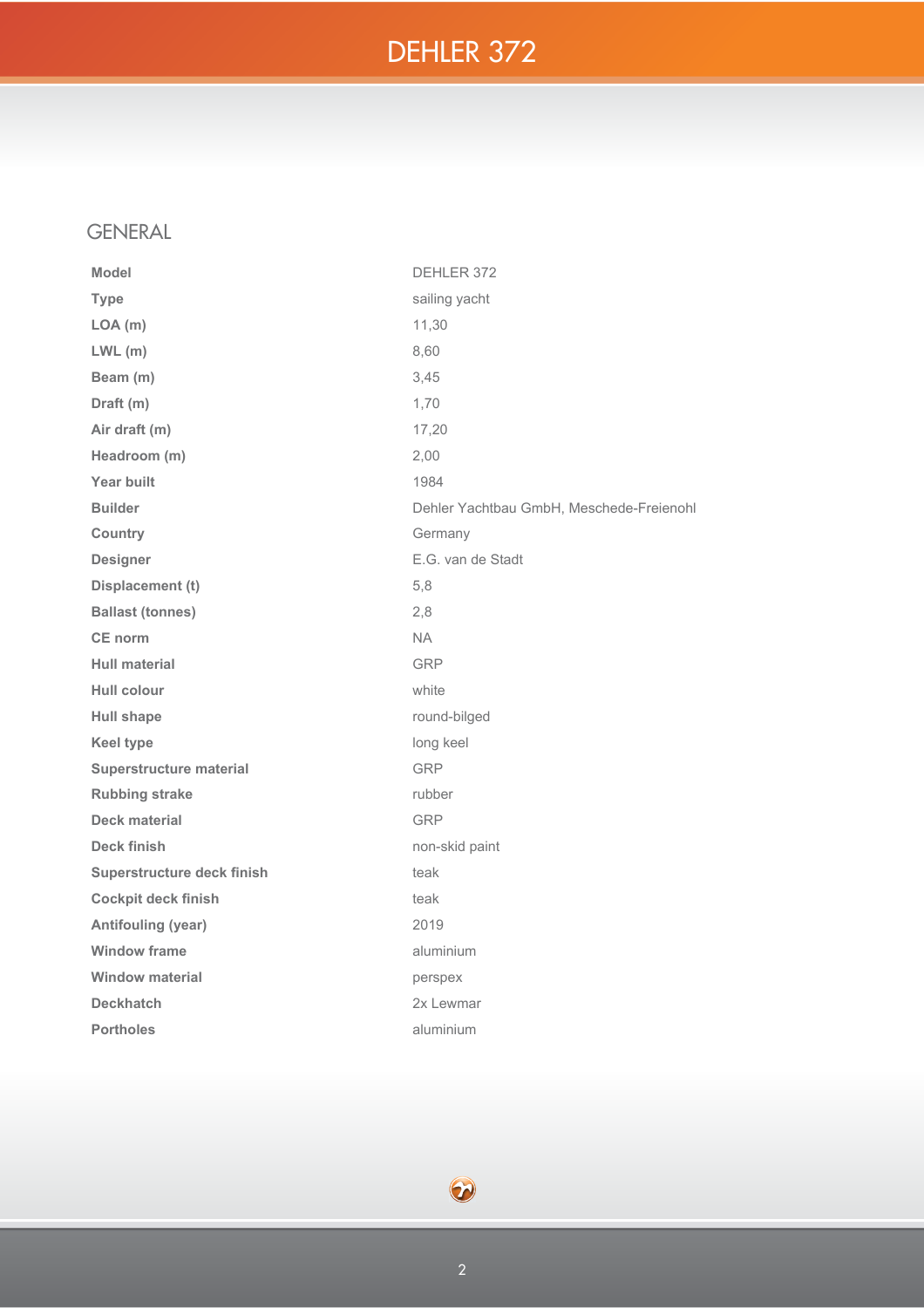| <b>Fuel tank (litre)</b>       | stainless steel 150 |  |
|--------------------------------|---------------------|--|
| Level indicator (fuel tank)    | yes                 |  |
| <b>Freshwater tank (litre)</b> | GRP 2x 150          |  |
| Level indicator (freshwater)   | ves                 |  |
| <b>Wheel steering</b>          | cable steering      |  |
| <b>Emergency tiller</b>        | ves                 |  |

### **ACCOMMODATION**

| Cabins                        | $\overline{2}$                |
|-------------------------------|-------------------------------|
| <b>Berths</b>                 | 6                             |
| Interior                      | teak                          |
| Floor                         | teak and holly                |
| Open cockpit                  | yes                           |
| Headroom saloon (m)           | 2.05                          |
| <b>Heating</b>                | diesel ducted hot air Webasto |
| <b>Chart table</b>            | yes                           |
| <b>Aft Cabin</b>              | yes                           |
| Dinette to convert into berth | yes                           |
| Galley                        | yes                           |
| Countertop                    | plastic                       |
| <b>Sink</b>                   | stainless steel 2x            |
| Cooker                        | ceramic ENO Marine            |
| Oven                          | <b>ENO Marine</b>             |
| <b>Fridge</b>                 | Isotherm                      |
| Water pressure system         | electrical                    |
| Owners cabin                  | v-bed                         |
| Bed length (m)                | 2.00                          |
|                               |                               |
| Wardrobe                      | hanging and shelves           |
| <b>Bathroom</b>               | shared                        |

 $\bigcirc$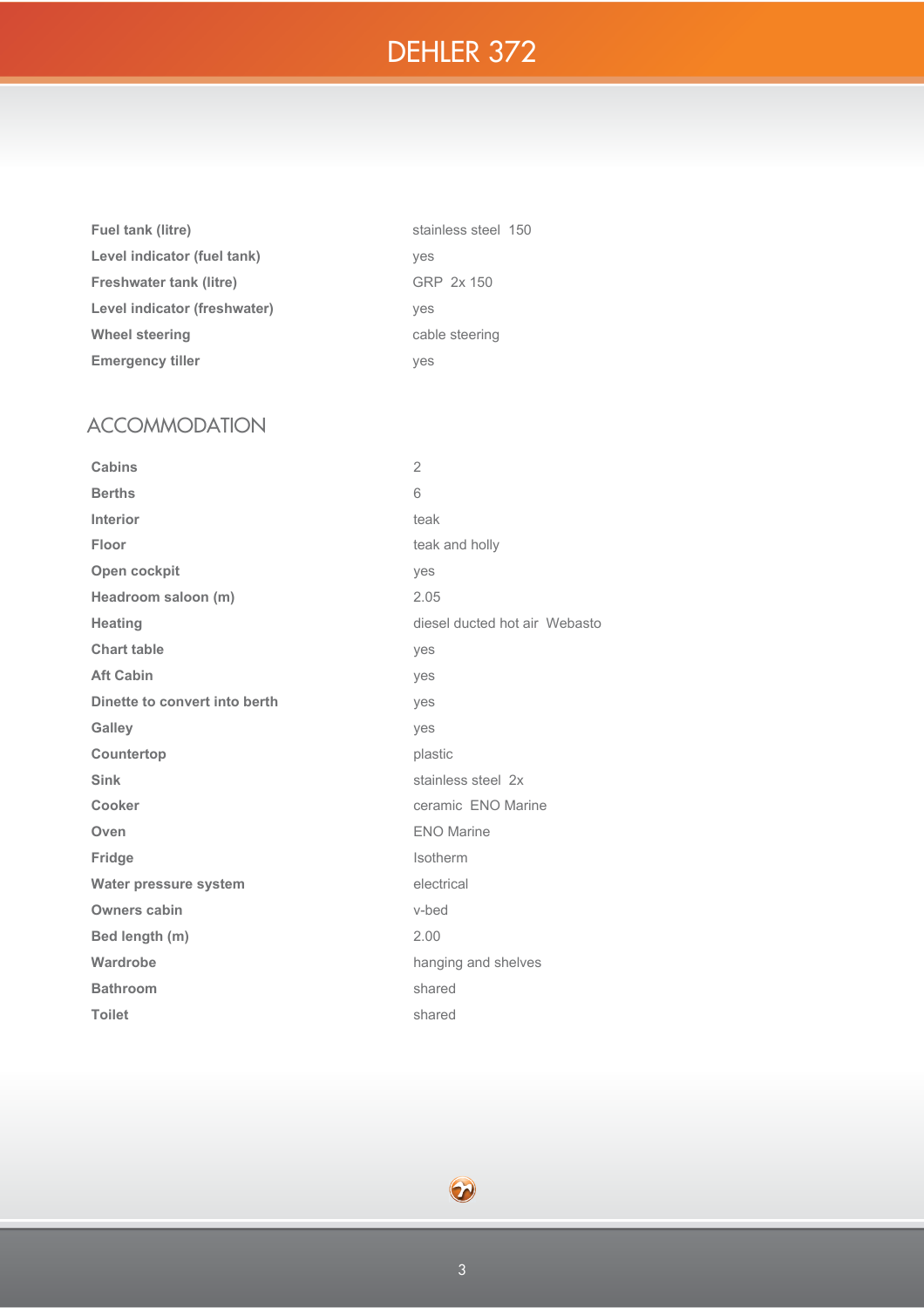| <b>Toilet system</b> | electric Idrosystem |
|----------------------|---------------------|
| Wash basin           | at the toilet       |
| Guest cabin 1        | double bed          |
| Bed length (m)       | 2.00                |
| Wardrobe             | hanging and shelves |

### **MACHINERY**

| No of engines                   | 1                         |
|---------------------------------|---------------------------|
| <b>Make</b>                     | Yanmar                    |
| <b>Type</b>                     | 3HM                       |
| <b>HP</b>                       | 35                        |
| kW                              | 25,73                     |
| Fuel                            | diesel                    |
| Year installed                  | 1984                      |
| <b>Engine hours</b>             | 2558                      |
| <b>Engine cooling system</b>    | freshwater heat exchanger |
| <b>Drive</b>                    | shaft                     |
| <b>Engine controls</b>          | bowden cable              |
| Gearbox                         | hydraulic                 |
| <b>Exhaust</b>                  | watercooled               |
| <b>Propeller type</b>           | fixed                     |
| <b>Propeller shaft material</b> | stainless steel           |
| <b>Shaft lubrication</b>        | water                     |
| <b>Manual bilge pump</b>        | yes                       |
| <b>Electric bilge pump</b>      | yes                       |
| <b>Start battery</b>            | yes                       |
| <b>Service battery</b>          | yes                       |
| Inverter                        | Profitexx PI-1000         |
| <b>Shorepower</b>               | with cable                |

 $\odot$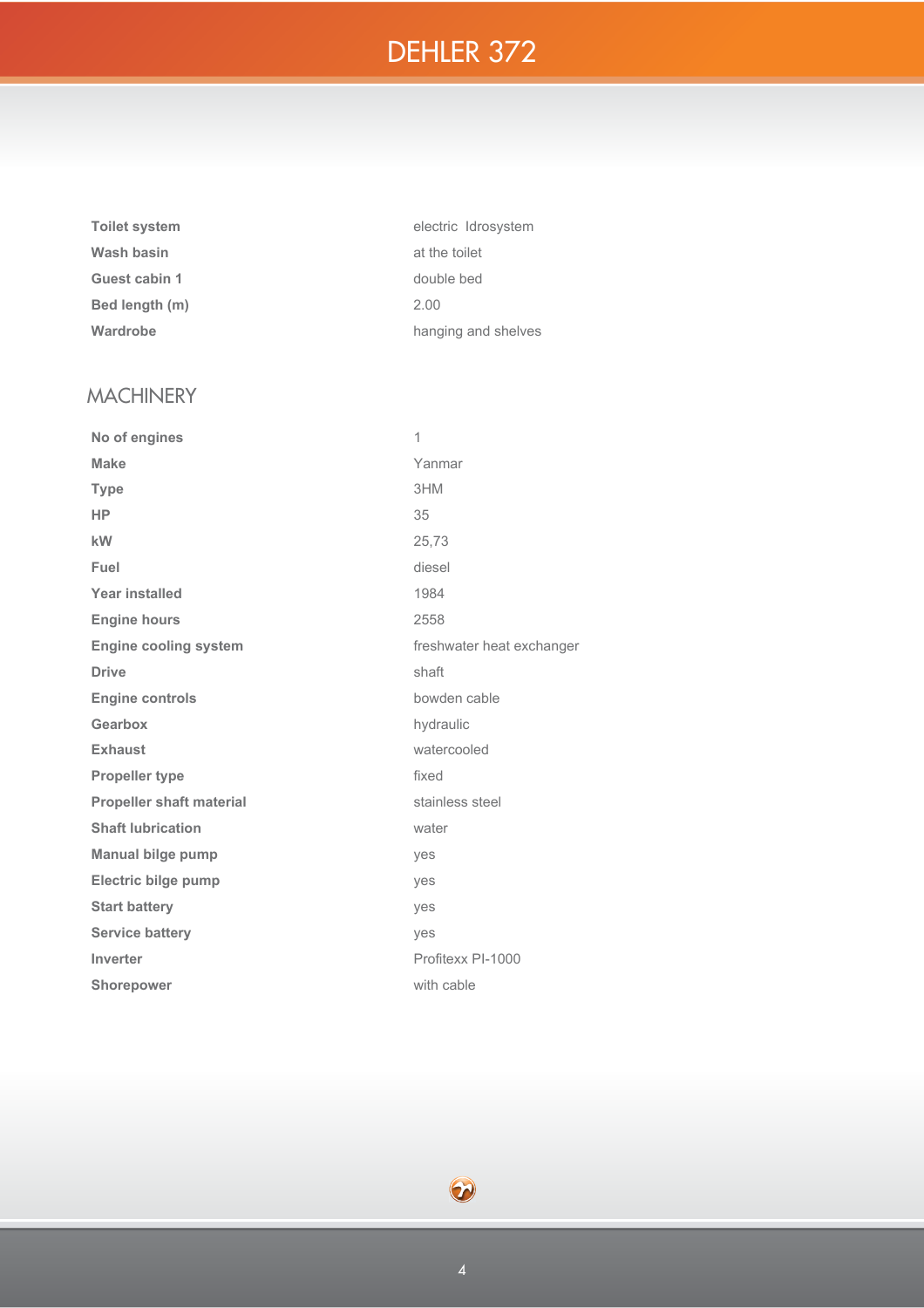### **NAVIGATION**

| <b>Compass</b>           | Plath                   |
|--------------------------|-------------------------|
| Depth sounder            | Silva 3200              |
| Log                      | Silva 2000              |
| Windset                  | yes                     |
| <b>VHF</b>               | with extra outside ICOM |
| <b>Autopilot</b>         | Autohelm ST6000         |
| <b>Navigation lights</b> | yes                     |

#### **EQUIPMENT**

| Sprayhood                  | yes             |
|----------------------------|-----------------|
| <b>Cockpit table</b>       | yes             |
| <b>Boarding ladder</b>     | stainless steel |
| Anchor                     | yes             |
| Anchor chain               | yes             |
| <b>Windlass</b>            | manual Lofrans  |
| Sea railing                | wire            |
| Grab rail (superstructure) | teak            |
| <b>Pushpit</b>             | yes             |
| <b>Pulpit</b>              | yes             |
| Life raft                  | valise (or bag) |
| Lifejackets                | yes             |
| Lifebuoy                   | yes             |
| <b>Fenders</b>             | yes             |
| <b>Mooring lines</b>       | yes             |
| TV                         | Samsung         |
| Radio                      | Sony            |
| <b>DVD</b> player          | yes             |
| <b>Cockpit speakers</b>    | 2x Sony         |
| Speakers in salon          | 2x Philips      |

 $\bigcirc$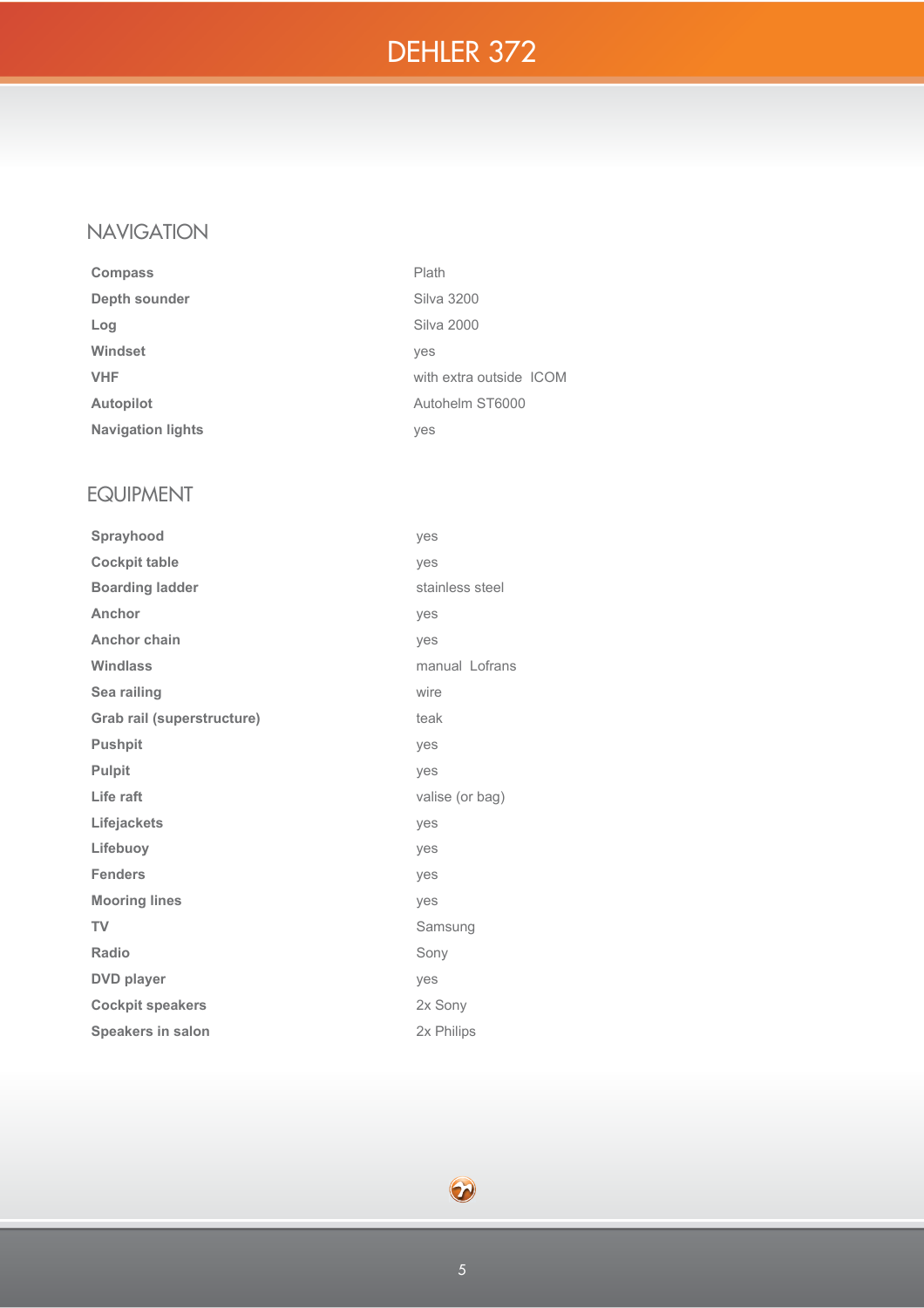| Clock - barometer          | ves          |
|----------------------------|--------------|
| Fire extinguisher          | ves          |
| Latest extinguisher survey | need service |

### **RIGGING**

| <b>Rigging</b>                 | sloop           |
|--------------------------------|-----------------|
| <b>Standing rigging</b>        | wire            |
| <b>Brand mast</b>              | Seldén          |
| <b>Material mast</b>           | aluminium       |
| <b>Spreaders</b>               | 1x              |
| <b>Mainsail cover</b>          | yes             |
| <b>Fully battened mainsail</b> | yes             |
| Genoa                          | yes             |
| Genoa furler                   | yes             |
| Genoa cover                    | yes             |
| Stormjib                       | yes             |
| <b>Backstay adjuster</b>       | tackle          |
| <b>Boomvang</b>                | tackle          |
| <b>Genoa sheetwinches</b>      | 2x Lewmar 43 ST |
| <b>Halyard winches</b>         | 2x Lewmar 30 ST |
| Gennaker pole                  | aluminium       |

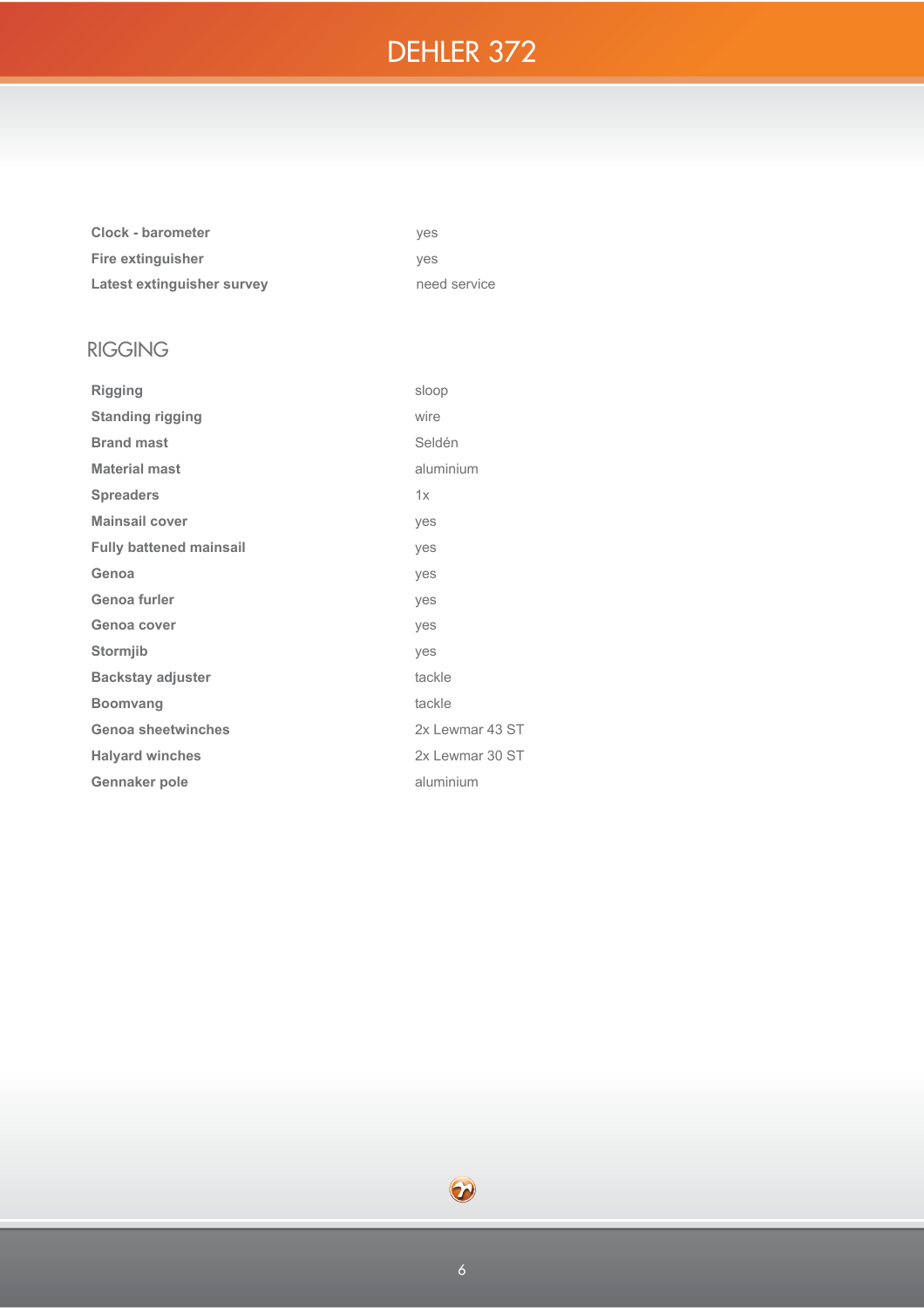# $^{\prime}$  ( + / (5)



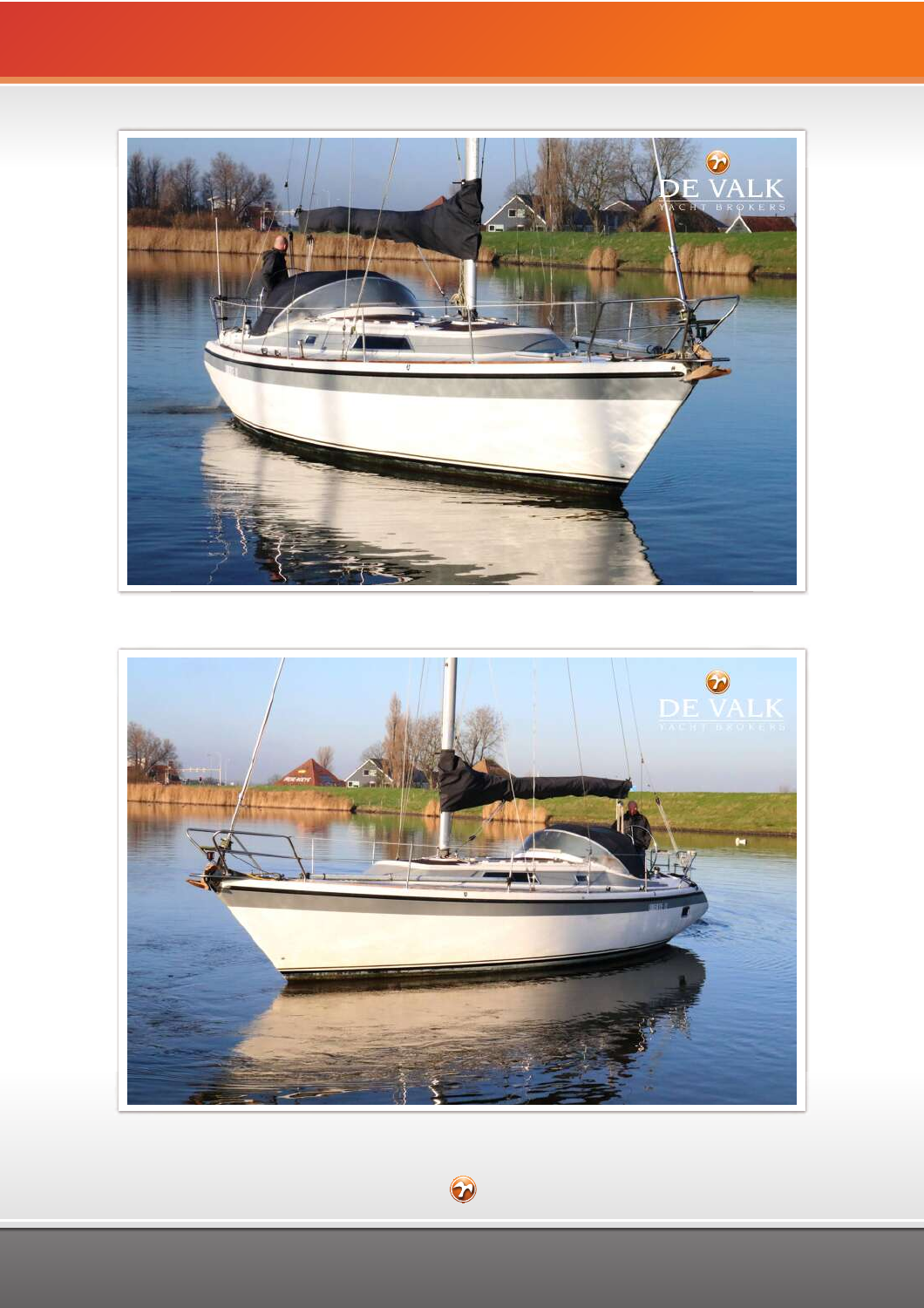| ---- |  |
|------|--|
|      |  |
|      |  |
|      |  |
|      |  |
|      |  |
|      |  |
|      |  |
|      |  |
|      |  |
|      |  |
|      |  |
|      |  |
|      |  |
|      |  |
|      |  |
|      |  |
|      |  |
|      |  |
|      |  |
|      |  |
|      |  |
|      |  |
|      |  |
|      |  |
|      |  |
|      |  |
|      |  |
|      |  |
|      |  |
|      |  |
|      |  |
|      |  |
|      |  |
|      |  |
|      |  |
|      |  |
|      |  |
|      |  |
|      |  |
|      |  |
|      |  |
|      |  |
|      |  |
|      |  |
|      |  |
|      |  |
|      |  |
|      |  |
|      |  |
|      |  |
|      |  |
|      |  |
|      |  |
|      |  |
|      |  |
|      |  |
|      |  |
|      |  |

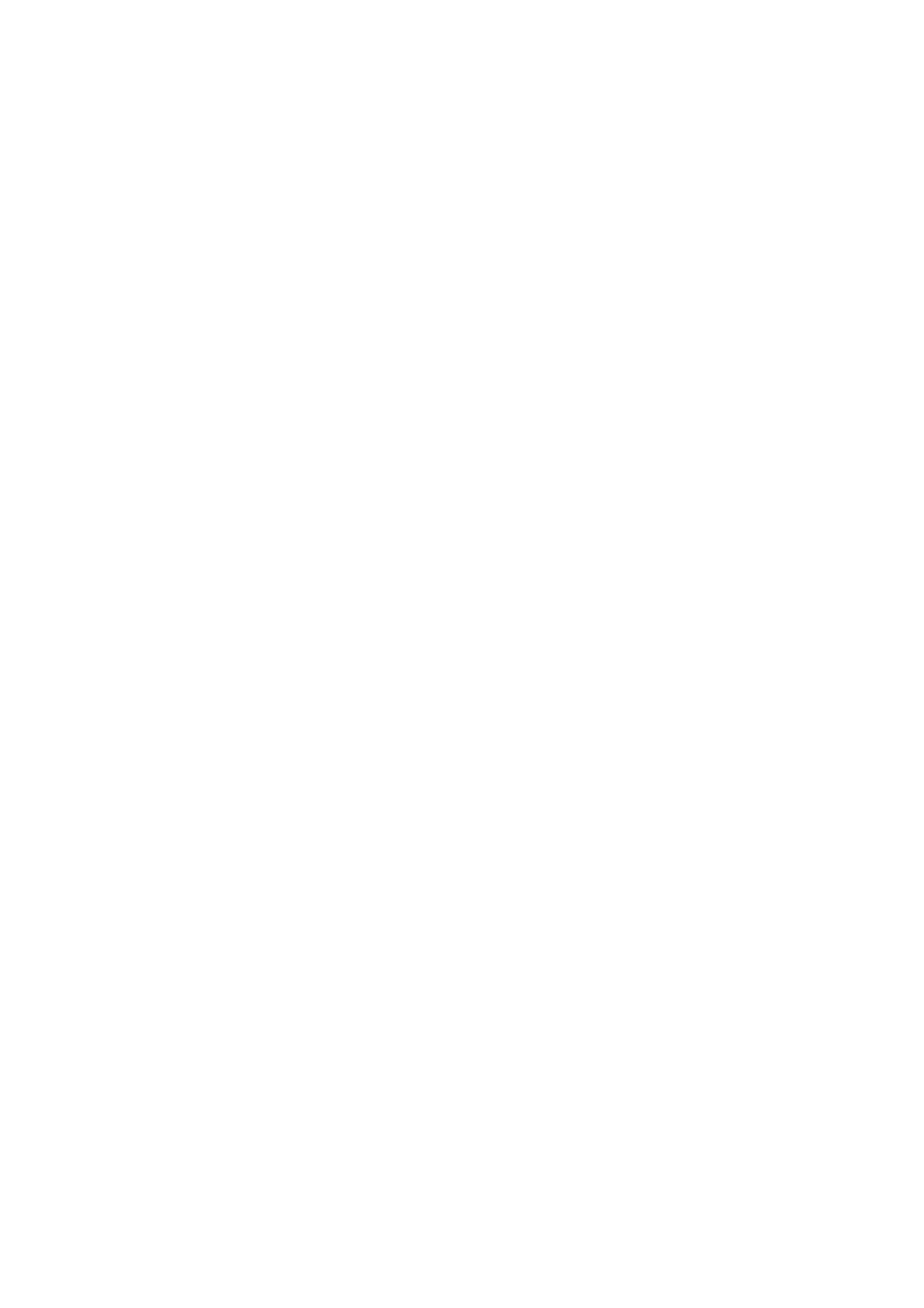| ---- |  |
|------|--|
|      |  |
|      |  |
|      |  |
|      |  |
|      |  |
|      |  |
|      |  |
|      |  |
|      |  |
|      |  |
|      |  |
|      |  |
|      |  |
|      |  |
|      |  |
|      |  |
|      |  |
|      |  |
|      |  |
|      |  |
|      |  |
|      |  |
|      |  |
|      |  |
|      |  |
|      |  |
|      |  |
|      |  |
|      |  |
|      |  |
|      |  |
|      |  |
|      |  |
|      |  |
|      |  |
|      |  |
|      |  |
|      |  |
|      |  |
|      |  |
|      |  |
|      |  |
|      |  |
|      |  |
|      |  |
|      |  |
|      |  |
|      |  |
|      |  |
|      |  |
|      |  |
|      |  |
|      |  |
|      |  |
|      |  |
|      |  |
|      |  |
|      |  |

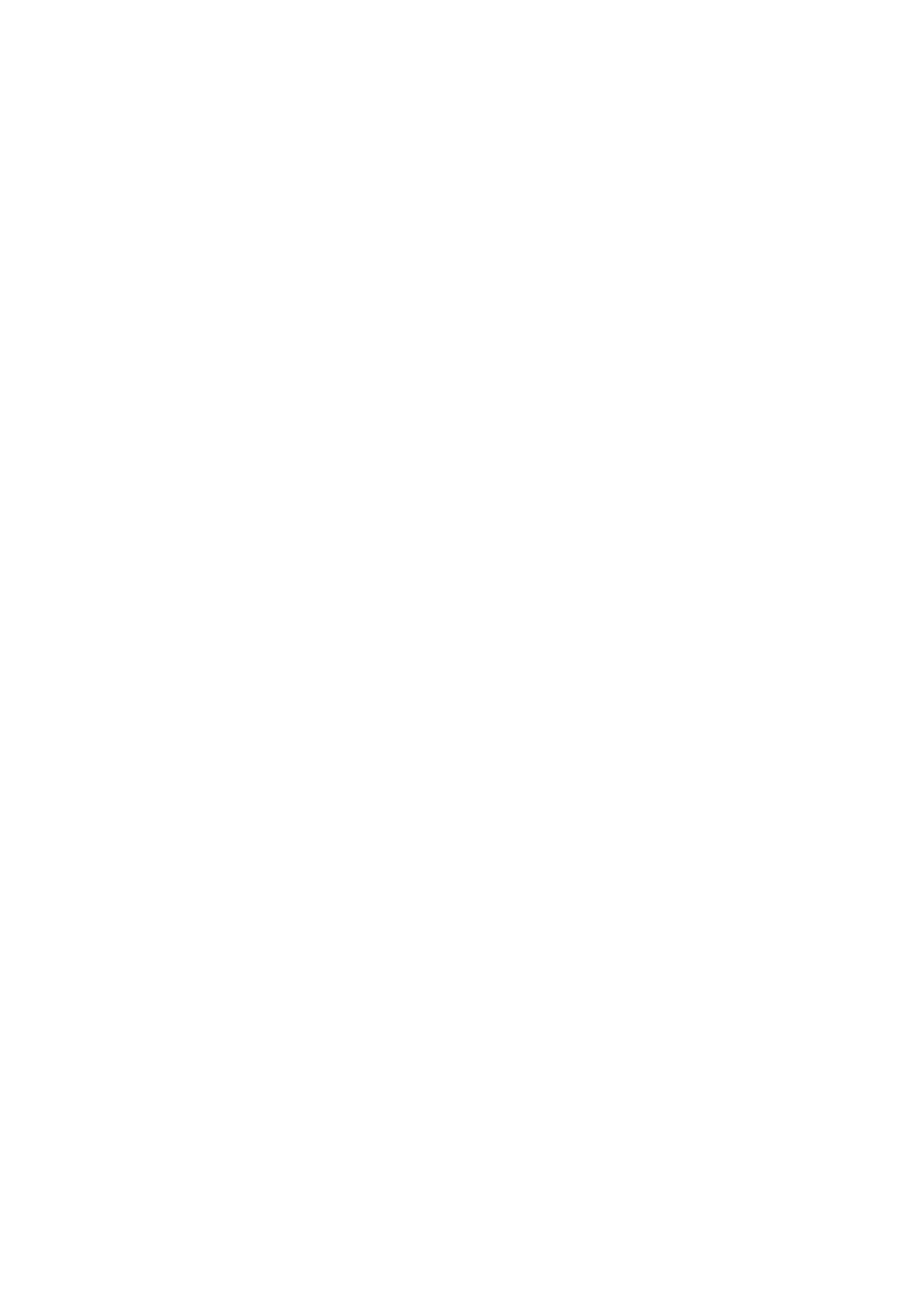| ---- |  |
|------|--|
|      |  |
|      |  |
|      |  |
|      |  |
|      |  |
|      |  |
|      |  |
|      |  |
|      |  |
|      |  |
|      |  |
|      |  |
|      |  |
|      |  |
|      |  |
|      |  |
|      |  |
|      |  |
|      |  |
|      |  |
|      |  |
|      |  |
|      |  |
|      |  |
|      |  |
|      |  |
|      |  |
|      |  |
|      |  |
|      |  |
|      |  |
|      |  |
|      |  |
|      |  |
|      |  |
|      |  |
|      |  |
|      |  |
|      |  |
|      |  |
|      |  |
|      |  |
|      |  |
|      |  |
|      |  |
|      |  |
|      |  |
|      |  |
|      |  |
|      |  |
|      |  |
|      |  |
|      |  |
|      |  |
|      |  |
|      |  |
|      |  |
|      |  |

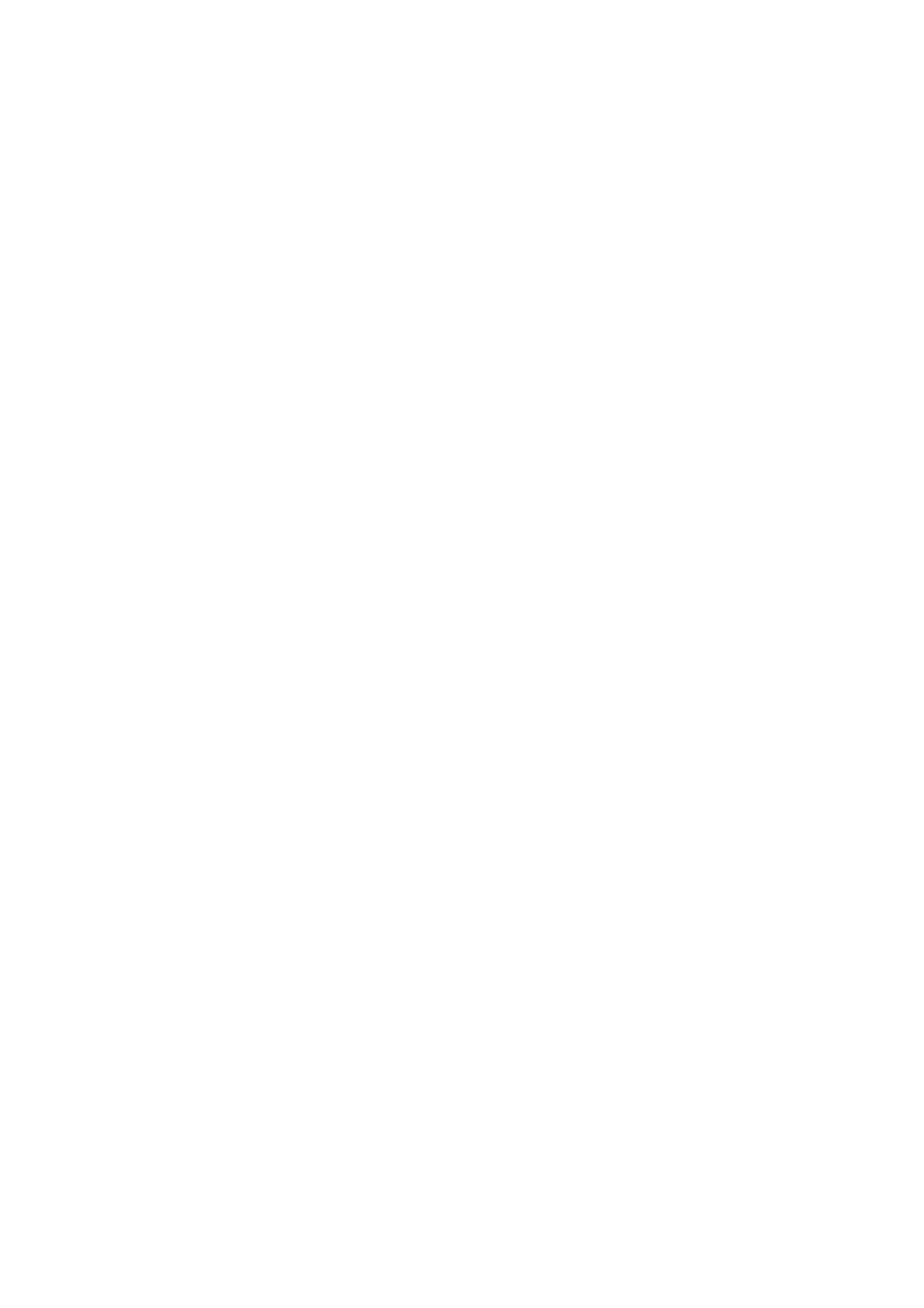| ---- |  |
|------|--|
|      |  |
|      |  |
|      |  |
|      |  |
|      |  |
|      |  |
|      |  |
|      |  |
|      |  |
|      |  |
|      |  |
|      |  |
|      |  |
|      |  |
|      |  |
|      |  |
|      |  |
|      |  |
|      |  |
|      |  |
|      |  |
|      |  |
|      |  |
|      |  |
|      |  |
|      |  |
|      |  |
|      |  |
|      |  |
|      |  |
|      |  |
|      |  |
|      |  |
|      |  |
|      |  |
|      |  |
|      |  |
|      |  |
|      |  |
|      |  |
|      |  |
|      |  |
|      |  |
|      |  |
|      |  |
|      |  |
|      |  |
|      |  |
|      |  |
|      |  |
|      |  |
|      |  |
|      |  |
|      |  |
|      |  |
|      |  |
|      |  |
|      |  |

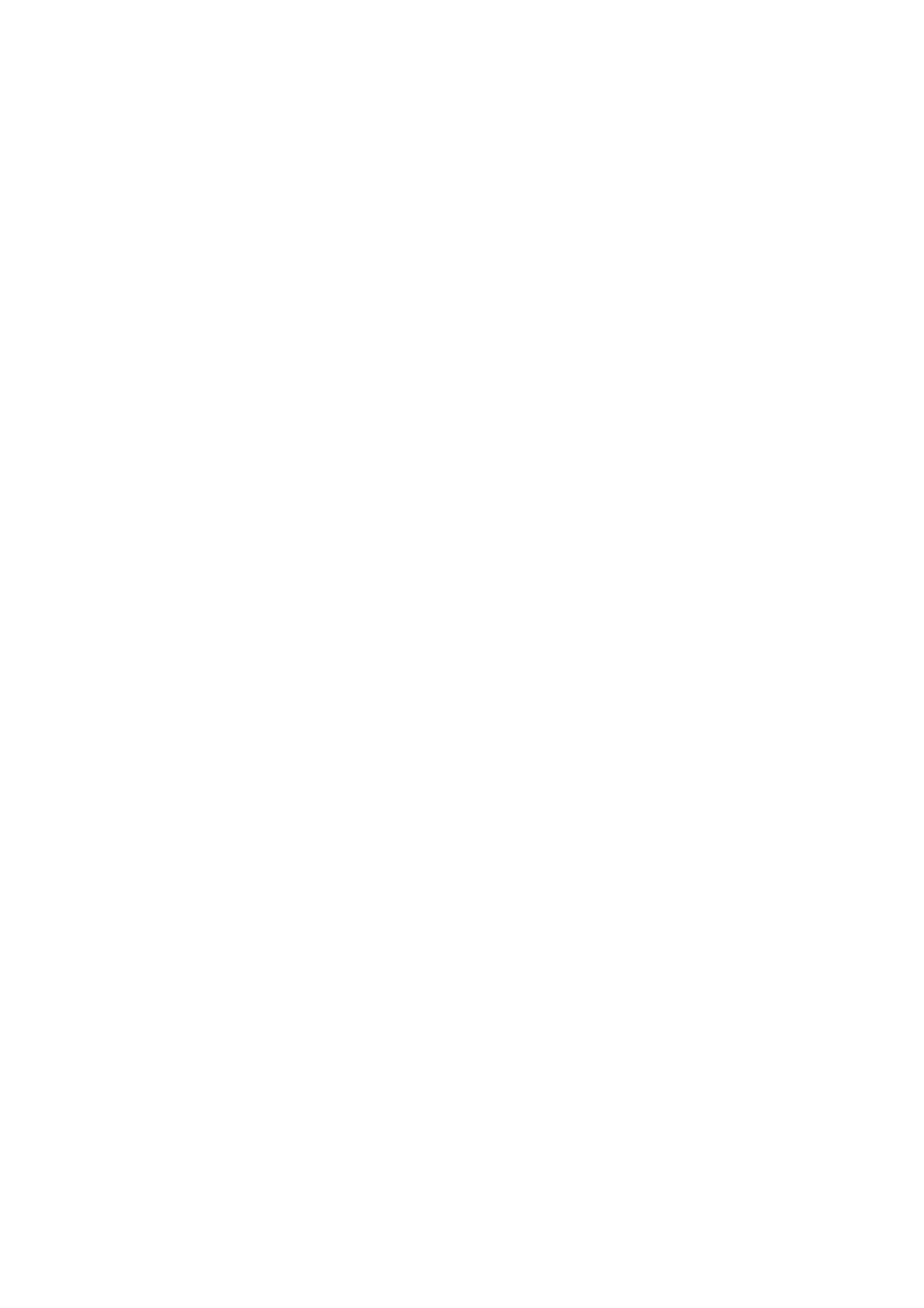| ---- |  |
|------|--|
|      |  |
|      |  |
|      |  |
|      |  |
|      |  |
|      |  |
|      |  |
|      |  |
|      |  |
|      |  |
|      |  |
|      |  |
|      |  |
|      |  |
|      |  |
|      |  |
|      |  |
|      |  |
|      |  |
|      |  |
|      |  |
|      |  |
|      |  |
|      |  |
|      |  |
|      |  |
|      |  |
|      |  |
|      |  |
|      |  |
|      |  |
|      |  |
|      |  |
|      |  |
|      |  |
|      |  |
|      |  |
|      |  |
|      |  |
|      |  |
|      |  |
|      |  |
|      |  |
|      |  |
|      |  |
|      |  |
|      |  |
|      |  |
|      |  |
|      |  |
|      |  |
|      |  |
|      |  |
|      |  |
|      |  |
|      |  |
|      |  |
|      |  |

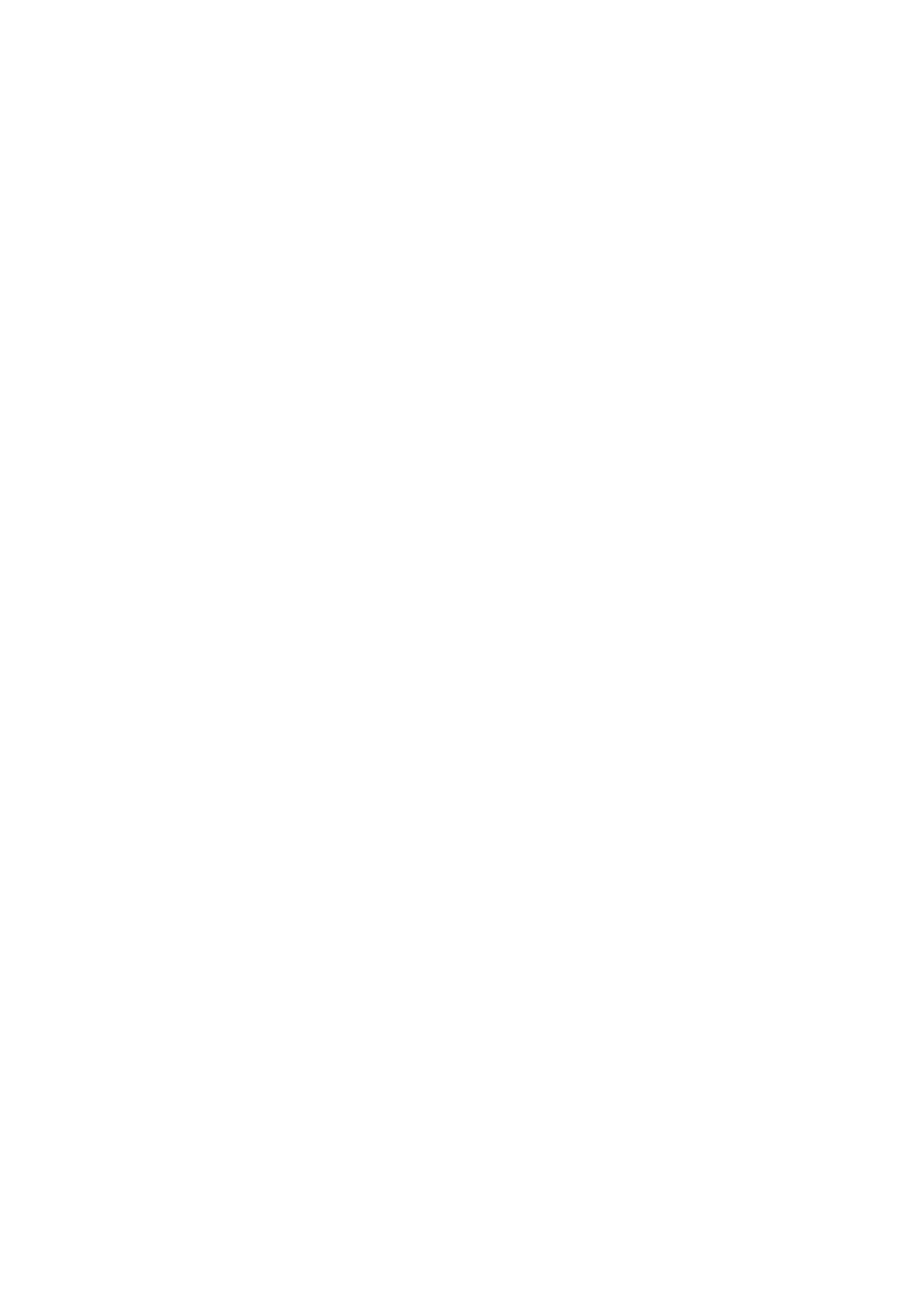| ---- |  |
|------|--|
|      |  |
|      |  |
|      |  |
|      |  |
|      |  |
|      |  |
|      |  |
|      |  |
|      |  |
|      |  |
|      |  |
|      |  |
|      |  |
|      |  |
|      |  |
|      |  |
|      |  |
|      |  |
|      |  |
|      |  |
|      |  |
|      |  |
|      |  |
|      |  |
|      |  |
|      |  |
|      |  |
|      |  |
|      |  |
|      |  |
|      |  |
|      |  |
|      |  |
|      |  |
|      |  |
|      |  |
|      |  |
|      |  |
|      |  |
|      |  |
|      |  |
|      |  |
|      |  |
|      |  |
|      |  |
|      |  |
|      |  |
|      |  |
|      |  |
|      |  |
|      |  |
|      |  |
|      |  |
|      |  |
|      |  |
|      |  |
|      |  |
|      |  |

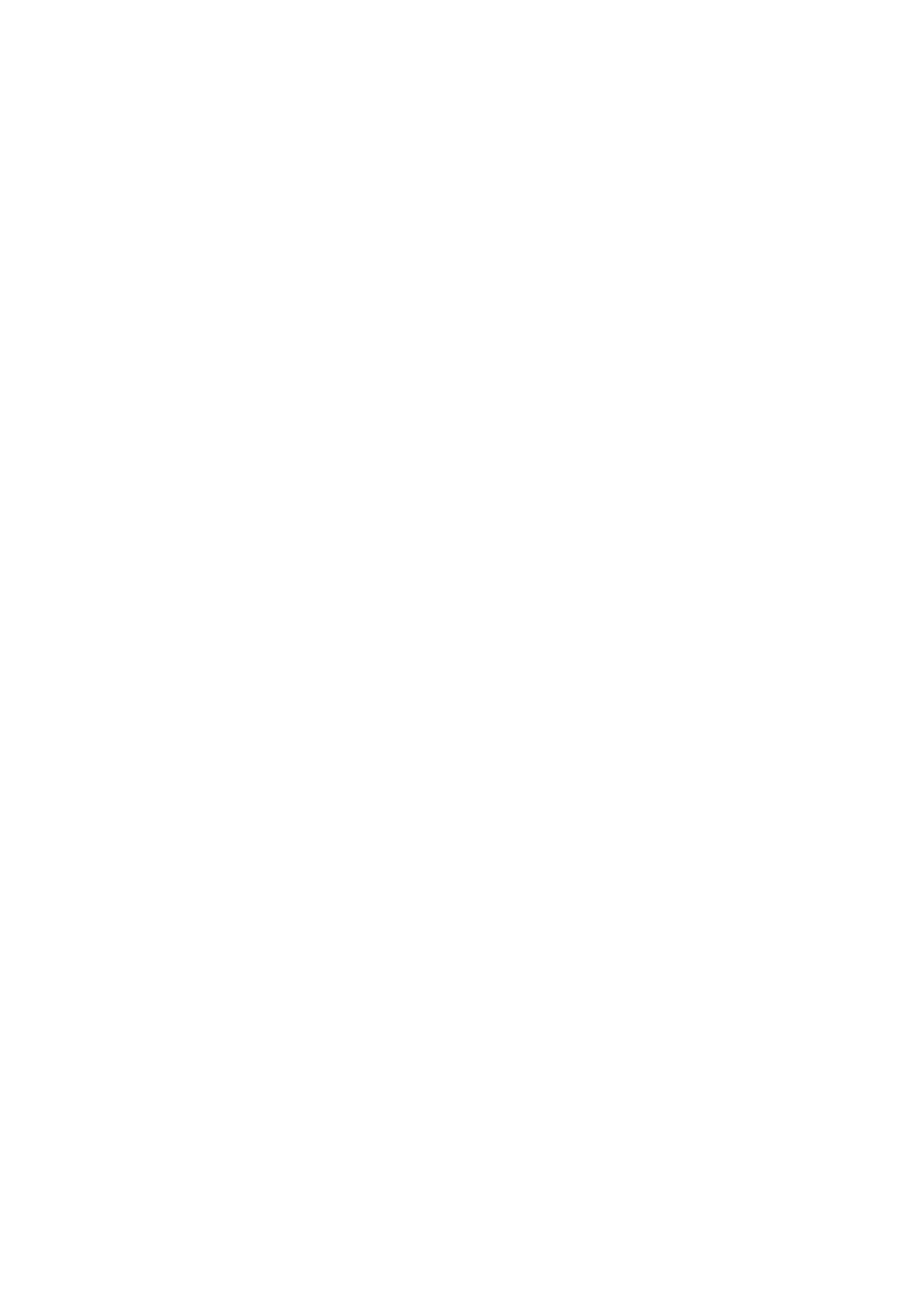| ---- |  |
|------|--|
|      |  |
|      |  |
|      |  |
|      |  |
|      |  |
|      |  |
|      |  |
|      |  |
|      |  |
|      |  |
|      |  |
|      |  |
|      |  |
|      |  |
|      |  |
|      |  |
|      |  |
|      |  |
|      |  |
|      |  |
|      |  |
|      |  |
|      |  |
|      |  |
|      |  |
|      |  |
|      |  |
|      |  |
|      |  |
|      |  |
|      |  |
|      |  |
|      |  |
|      |  |
|      |  |
|      |  |
|      |  |
|      |  |
|      |  |
|      |  |
|      |  |
|      |  |
|      |  |
|      |  |
|      |  |
|      |  |
|      |  |
|      |  |
|      |  |
|      |  |
|      |  |
|      |  |
|      |  |
|      |  |
|      |  |
|      |  |
|      |  |
|      |  |

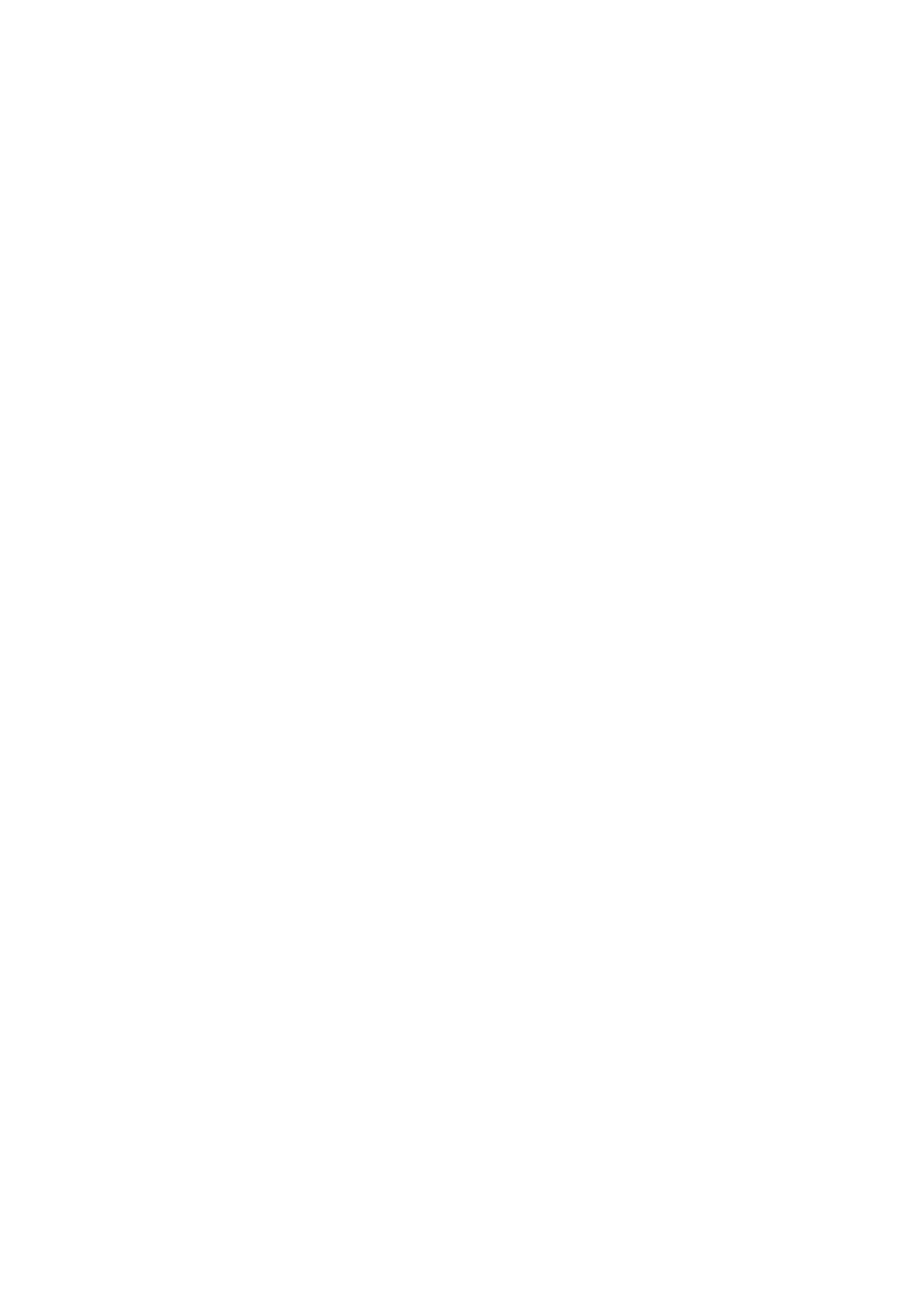| ---- |  |
|------|--|
|      |  |
|      |  |
|      |  |
|      |  |
|      |  |
|      |  |
|      |  |
|      |  |
|      |  |
|      |  |
|      |  |
|      |  |
|      |  |
|      |  |
|      |  |
|      |  |
|      |  |
|      |  |
|      |  |
|      |  |
|      |  |
|      |  |
|      |  |
|      |  |
|      |  |
|      |  |
|      |  |
|      |  |
|      |  |
|      |  |
|      |  |
|      |  |
|      |  |
|      |  |
|      |  |
|      |  |
|      |  |
|      |  |
|      |  |
|      |  |
|      |  |
|      |  |
|      |  |
|      |  |
|      |  |
|      |  |
|      |  |
|      |  |
|      |  |
|      |  |
|      |  |
|      |  |
|      |  |
|      |  |
|      |  |
|      |  |
|      |  |
|      |  |

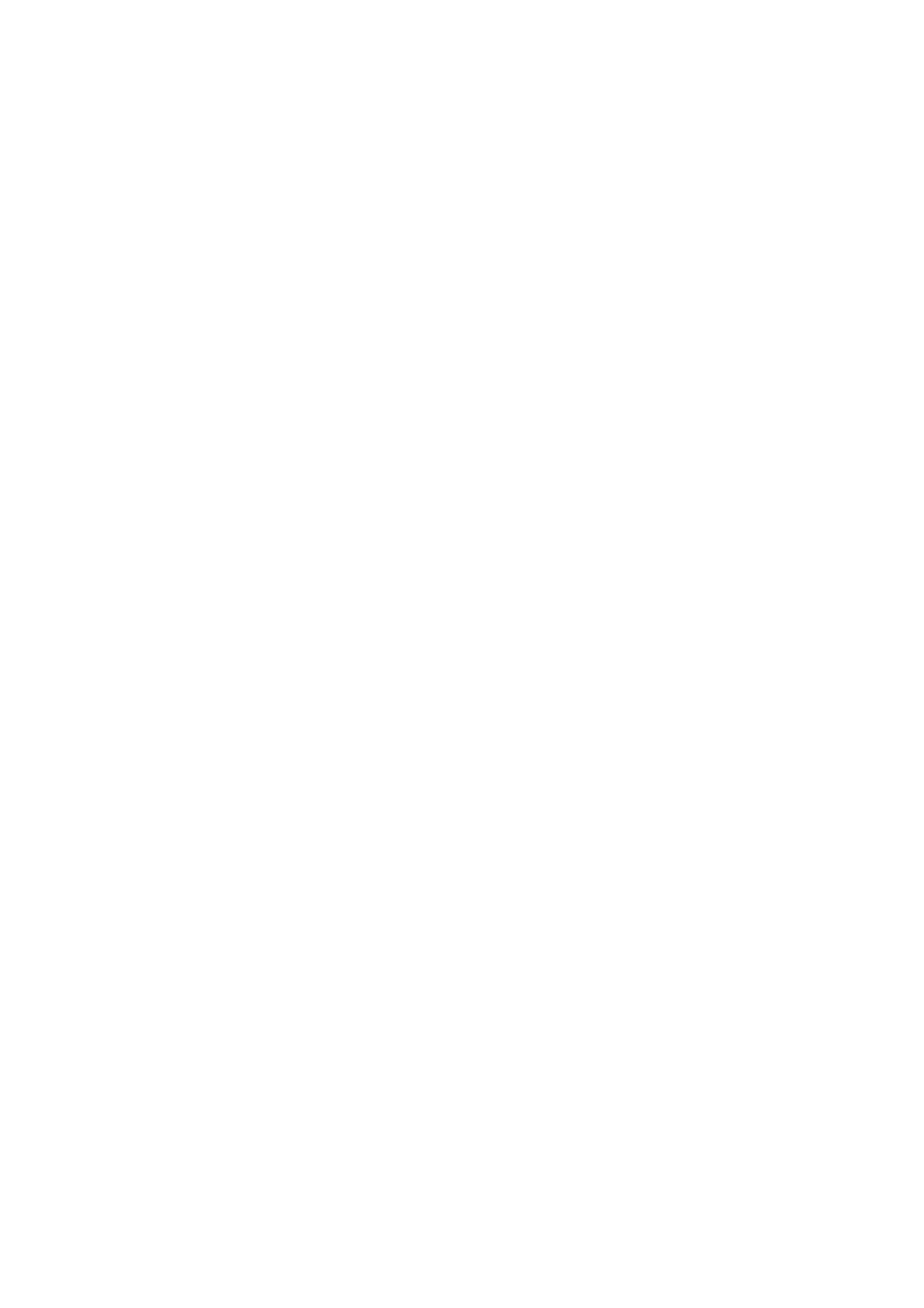| ---- |  |
|------|--|
|      |  |
|      |  |
|      |  |
|      |  |
|      |  |
|      |  |
|      |  |
|      |  |
|      |  |
|      |  |
|      |  |
|      |  |
|      |  |
|      |  |
|      |  |
|      |  |
|      |  |
|      |  |
|      |  |
|      |  |
|      |  |
|      |  |
|      |  |
|      |  |
|      |  |
|      |  |
|      |  |
|      |  |
|      |  |
|      |  |
|      |  |
|      |  |
|      |  |
|      |  |
|      |  |
|      |  |
|      |  |
|      |  |
|      |  |
|      |  |
|      |  |
|      |  |
|      |  |
|      |  |
|      |  |
|      |  |
|      |  |
|      |  |
|      |  |
|      |  |
|      |  |
|      |  |
|      |  |
|      |  |
|      |  |
|      |  |
|      |  |
|      |  |

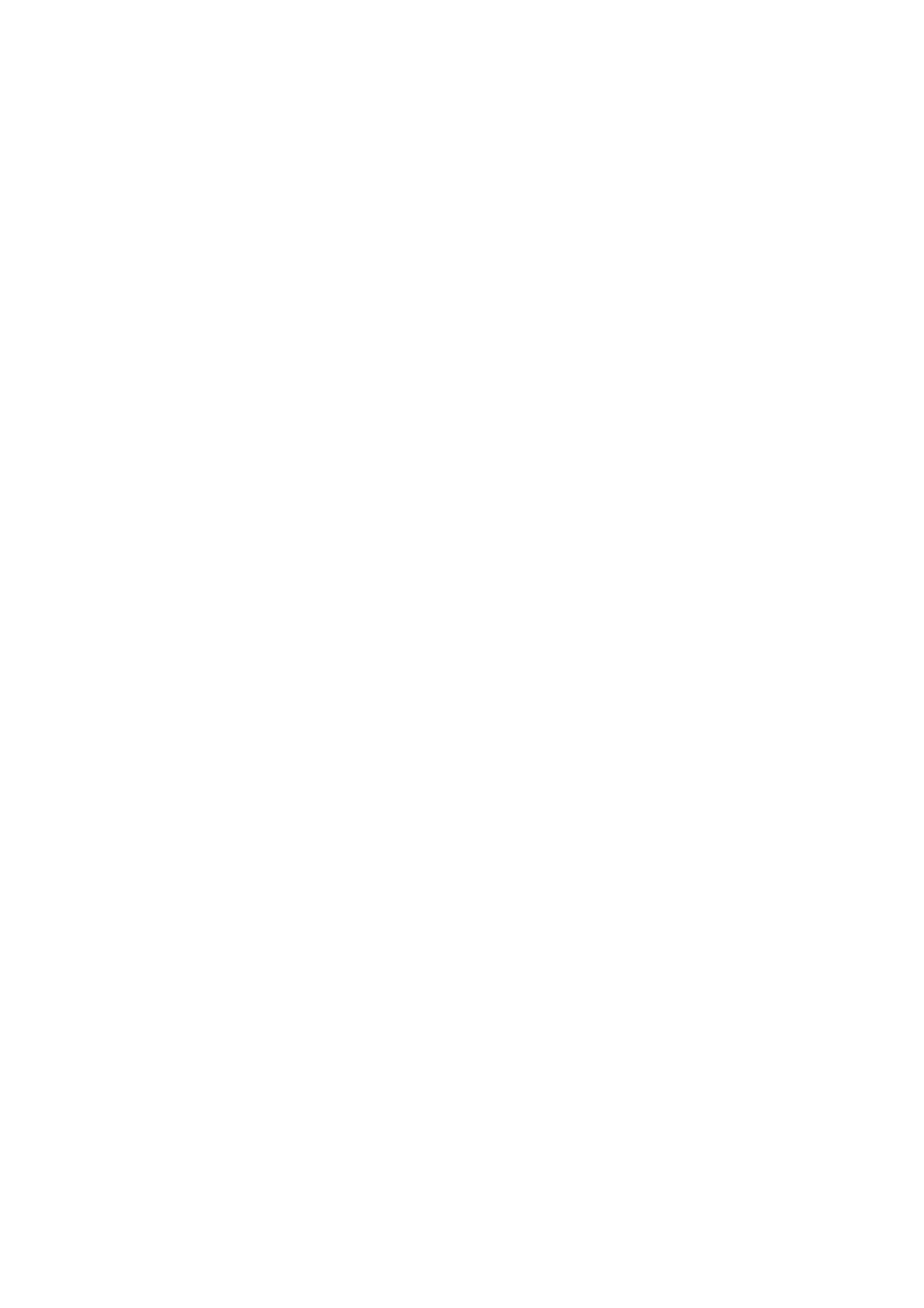| ---- |  |
|------|--|
|      |  |
|      |  |
|      |  |
|      |  |
|      |  |
|      |  |
|      |  |
|      |  |
|      |  |
|      |  |
|      |  |
|      |  |
|      |  |
|      |  |
|      |  |
|      |  |
|      |  |
|      |  |
|      |  |
|      |  |
|      |  |
|      |  |
|      |  |
|      |  |
|      |  |
|      |  |
|      |  |
|      |  |
|      |  |
|      |  |
|      |  |
|      |  |
|      |  |
|      |  |
|      |  |
|      |  |
|      |  |
|      |  |
|      |  |
|      |  |
|      |  |
|      |  |
|      |  |
|      |  |
|      |  |
|      |  |
|      |  |
|      |  |
|      |  |
|      |  |
|      |  |
|      |  |
|      |  |
|      |  |
|      |  |
|      |  |
|      |  |
|      |  |

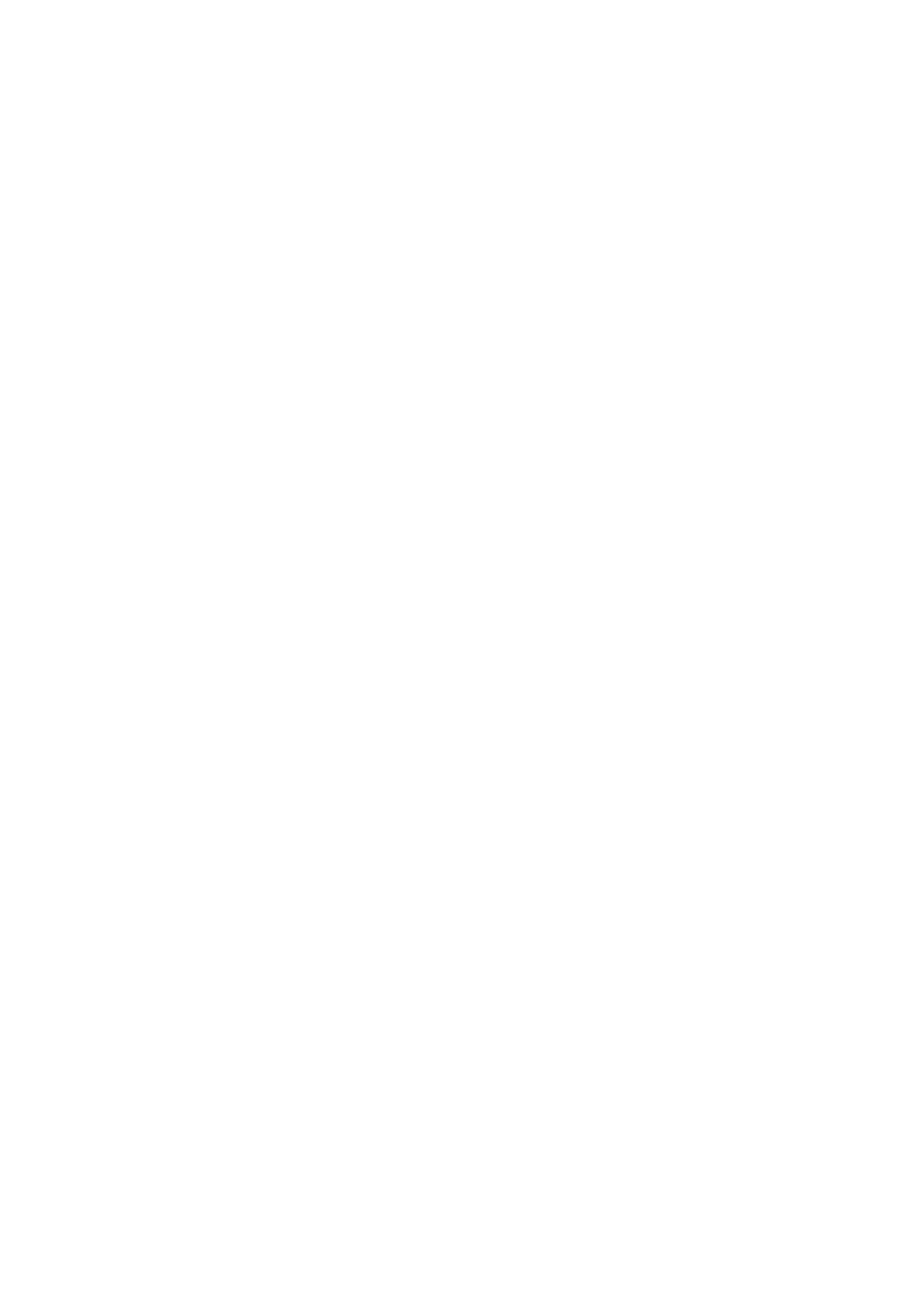| ---- |  |
|------|--|
|      |  |
|      |  |
|      |  |
|      |  |
|      |  |
|      |  |
|      |  |
|      |  |
|      |  |
|      |  |
|      |  |
|      |  |
|      |  |
|      |  |
|      |  |
|      |  |
|      |  |
|      |  |
|      |  |
|      |  |
|      |  |
|      |  |
|      |  |
|      |  |
|      |  |
|      |  |
|      |  |
|      |  |
|      |  |
|      |  |
|      |  |
|      |  |
|      |  |
|      |  |
|      |  |
|      |  |
|      |  |
|      |  |
|      |  |
|      |  |
|      |  |
|      |  |
|      |  |
|      |  |
|      |  |
|      |  |
|      |  |
|      |  |
|      |  |
|      |  |
|      |  |
|      |  |
|      |  |
|      |  |
|      |  |
|      |  |
|      |  |
|      |  |

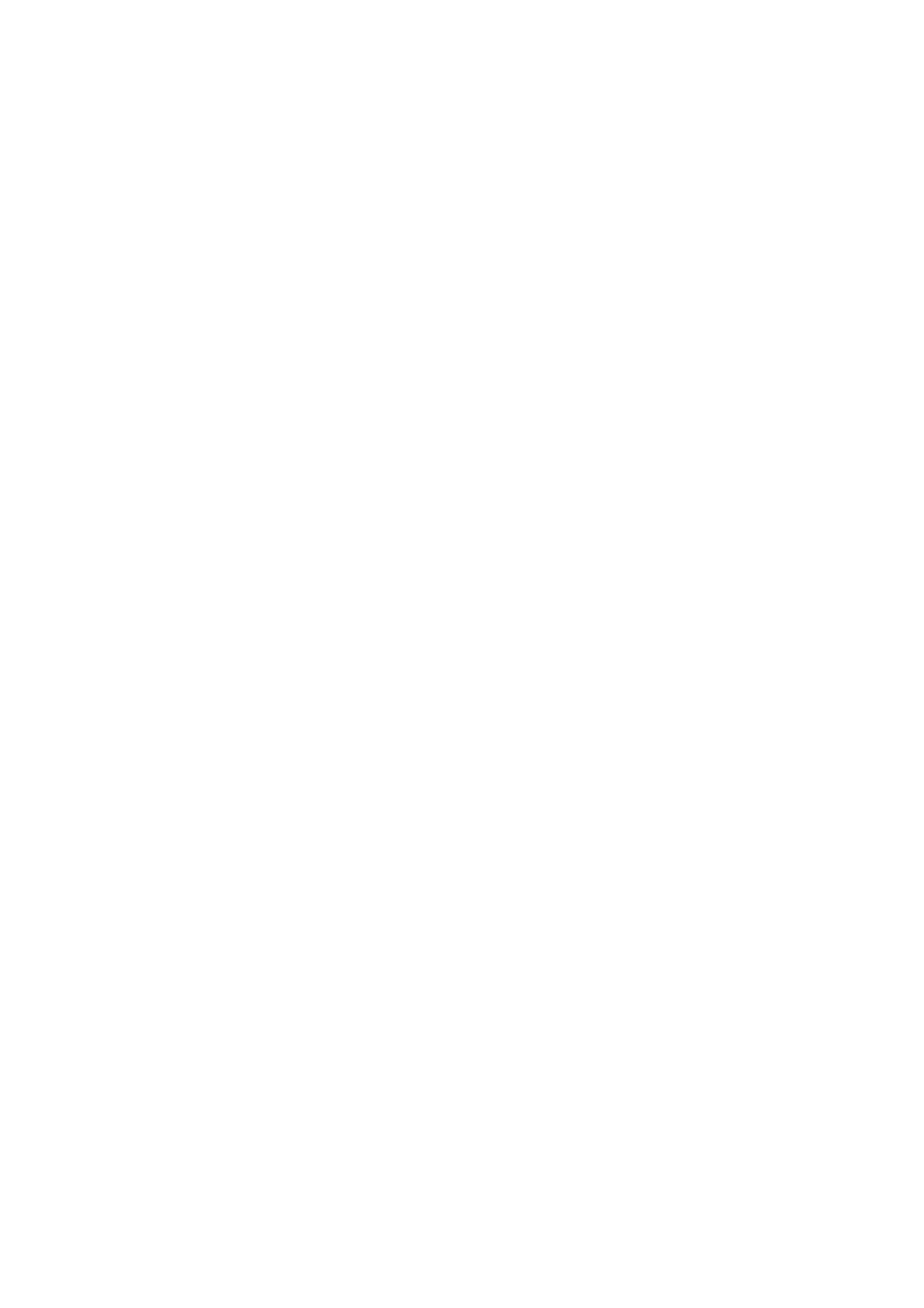| ---- |  |
|------|--|
|      |  |
|      |  |
|      |  |
|      |  |
|      |  |
|      |  |
|      |  |
|      |  |
|      |  |
|      |  |
|      |  |
|      |  |
|      |  |
|      |  |
|      |  |
|      |  |
|      |  |
|      |  |
|      |  |
|      |  |
|      |  |
|      |  |
|      |  |
|      |  |
|      |  |
|      |  |
|      |  |
|      |  |
|      |  |
|      |  |
|      |  |
|      |  |
|      |  |
|      |  |
|      |  |
|      |  |
|      |  |
|      |  |
|      |  |
|      |  |
|      |  |
|      |  |
|      |  |
|      |  |
|      |  |
|      |  |
|      |  |
|      |  |
|      |  |
|      |  |
|      |  |
|      |  |
|      |  |
|      |  |
|      |  |
|      |  |
|      |  |
|      |  |

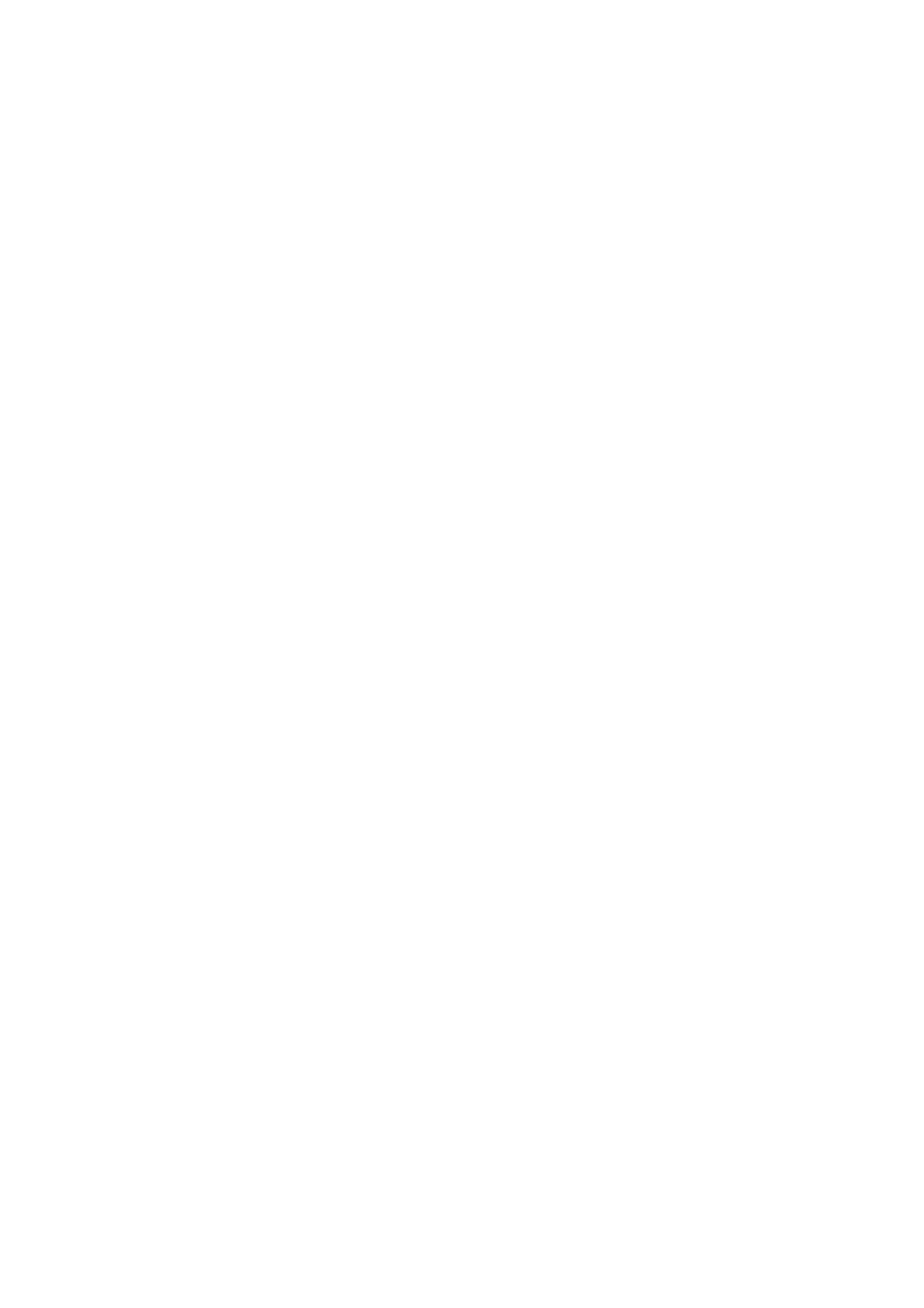| ---- |  |
|------|--|
|      |  |
|      |  |
|      |  |
|      |  |
|      |  |
|      |  |
|      |  |
|      |  |
|      |  |
|      |  |
|      |  |
|      |  |
|      |  |
|      |  |
|      |  |
|      |  |
|      |  |
|      |  |
|      |  |
|      |  |
|      |  |
|      |  |
|      |  |
|      |  |
|      |  |
|      |  |
|      |  |
|      |  |
|      |  |
|      |  |
|      |  |
|      |  |
|      |  |
|      |  |
|      |  |
|      |  |
|      |  |
|      |  |
|      |  |
|      |  |
|      |  |
|      |  |
|      |  |
|      |  |
|      |  |
|      |  |
|      |  |
|      |  |
|      |  |
|      |  |
|      |  |
|      |  |
|      |  |
|      |  |
|      |  |
|      |  |
|      |  |
|      |  |

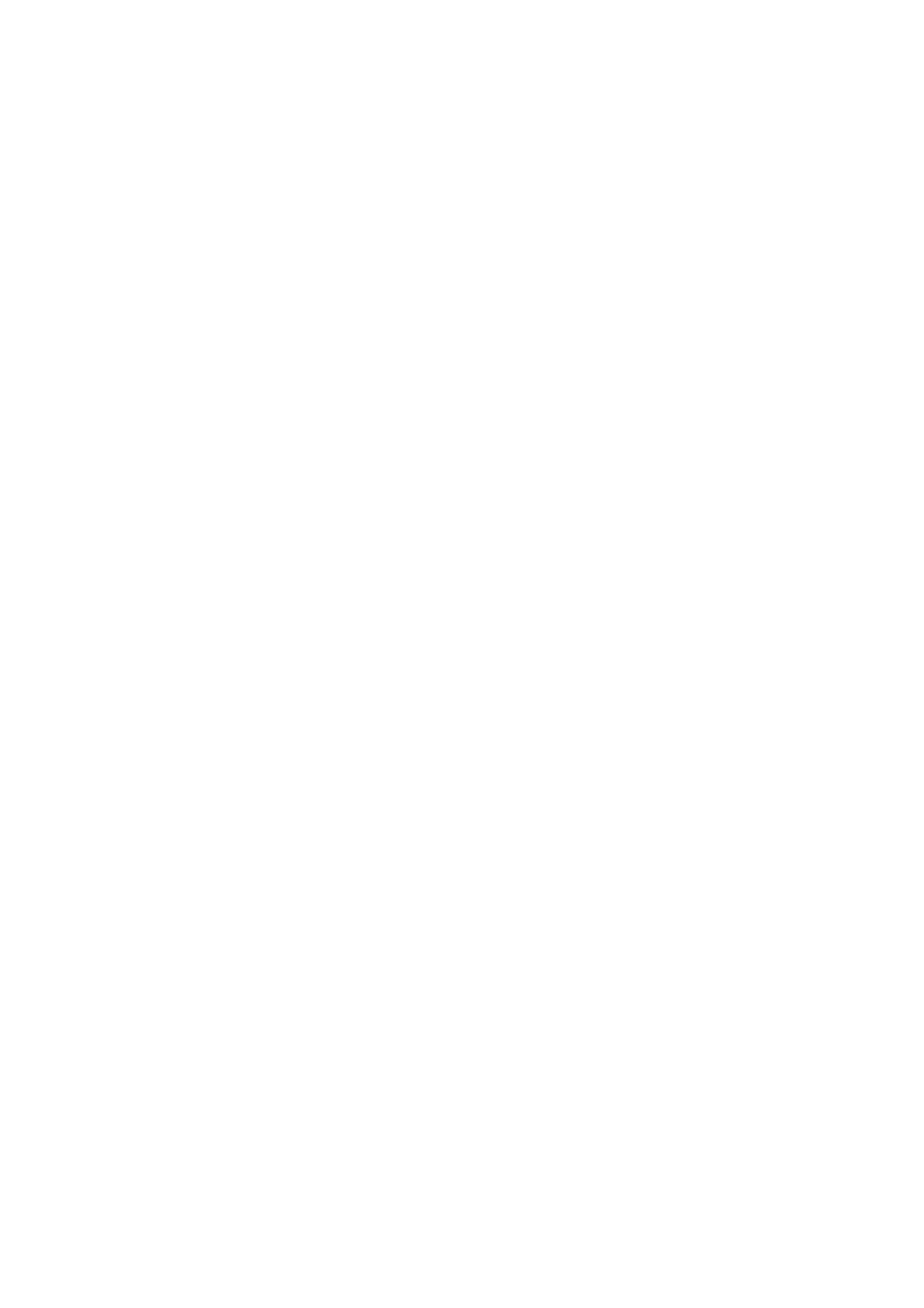| ---- |  |
|------|--|
|      |  |
|      |  |
|      |  |
|      |  |
|      |  |
|      |  |
|      |  |
|      |  |
|      |  |
|      |  |
|      |  |
|      |  |
|      |  |
|      |  |
|      |  |
|      |  |
|      |  |
|      |  |
|      |  |
|      |  |
|      |  |
|      |  |
|      |  |
|      |  |
|      |  |
|      |  |
|      |  |
|      |  |
|      |  |
|      |  |
|      |  |
|      |  |
|      |  |
|      |  |
|      |  |
|      |  |
|      |  |
|      |  |
|      |  |
|      |  |
|      |  |
|      |  |
|      |  |
|      |  |
|      |  |
|      |  |
|      |  |
|      |  |
|      |  |
|      |  |
|      |  |
|      |  |
|      |  |
|      |  |
|      |  |
|      |  |
|      |  |
|      |  |

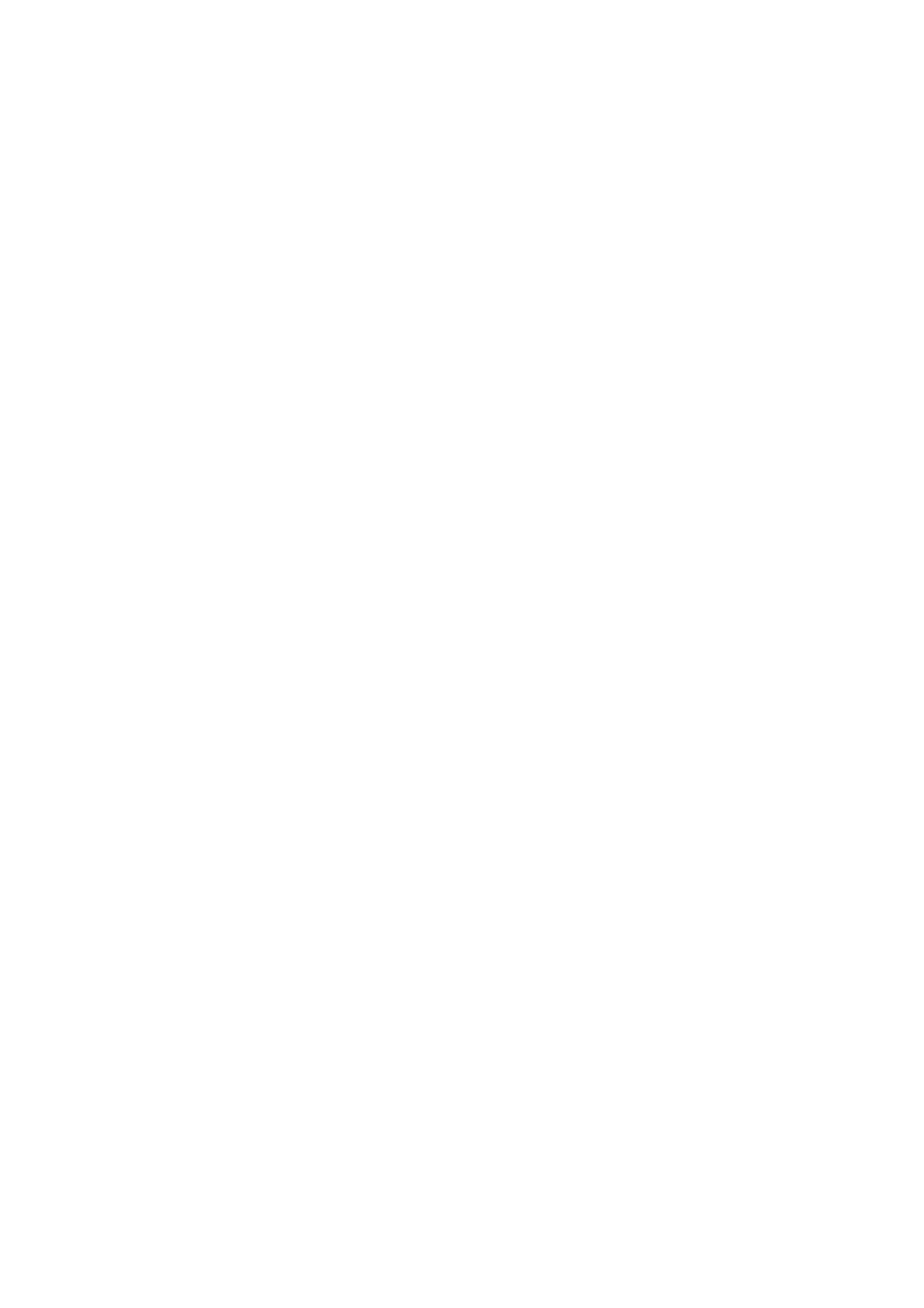| ---- |  |
|------|--|
|      |  |
|      |  |
|      |  |
|      |  |
|      |  |
|      |  |
|      |  |
|      |  |
|      |  |
|      |  |
|      |  |
|      |  |
|      |  |
|      |  |
|      |  |
|      |  |
|      |  |
|      |  |
|      |  |
|      |  |
|      |  |
|      |  |
|      |  |
|      |  |
|      |  |
|      |  |
|      |  |
|      |  |
|      |  |
|      |  |
|      |  |
|      |  |
|      |  |
|      |  |
|      |  |
|      |  |
|      |  |
|      |  |
|      |  |
|      |  |
|      |  |
|      |  |
|      |  |
|      |  |
|      |  |
|      |  |
|      |  |
|      |  |
|      |  |
|      |  |
|      |  |
|      |  |
|      |  |
|      |  |
|      |  |
|      |  |
|      |  |
|      |  |

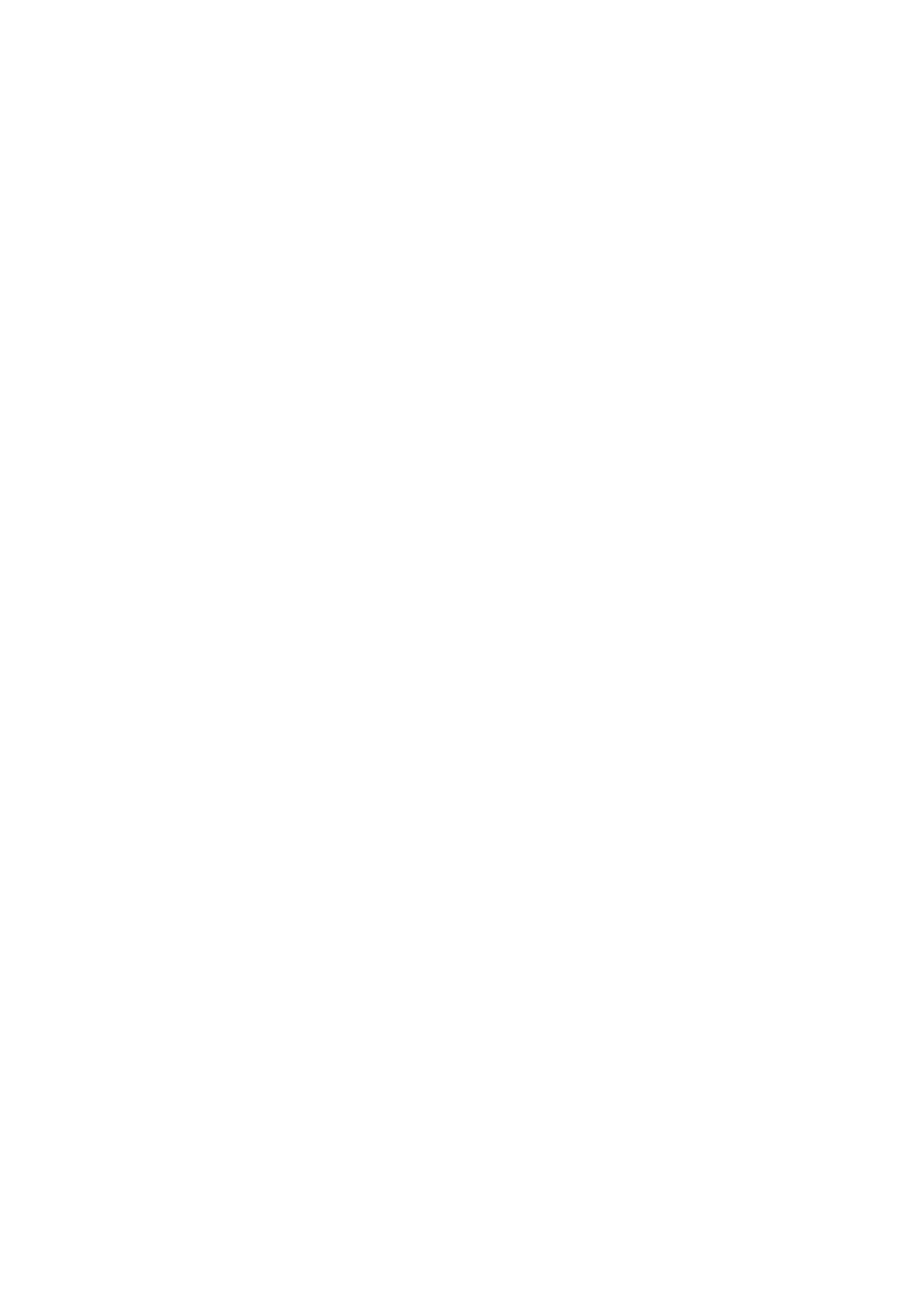| ---- |  |
|------|--|
|      |  |
|      |  |
|      |  |
|      |  |
|      |  |
|      |  |
|      |  |
|      |  |
|      |  |
|      |  |
|      |  |
|      |  |
|      |  |
|      |  |
|      |  |
|      |  |
|      |  |
|      |  |
|      |  |
|      |  |
|      |  |
|      |  |
|      |  |
|      |  |
|      |  |
|      |  |
|      |  |
|      |  |
|      |  |
|      |  |
|      |  |
|      |  |
|      |  |
|      |  |
|      |  |
|      |  |
|      |  |
|      |  |
|      |  |
|      |  |
|      |  |
|      |  |
|      |  |
|      |  |
|      |  |
|      |  |
|      |  |
|      |  |
|      |  |
|      |  |
|      |  |
|      |  |
|      |  |
|      |  |
|      |  |
|      |  |
|      |  |
|      |  |

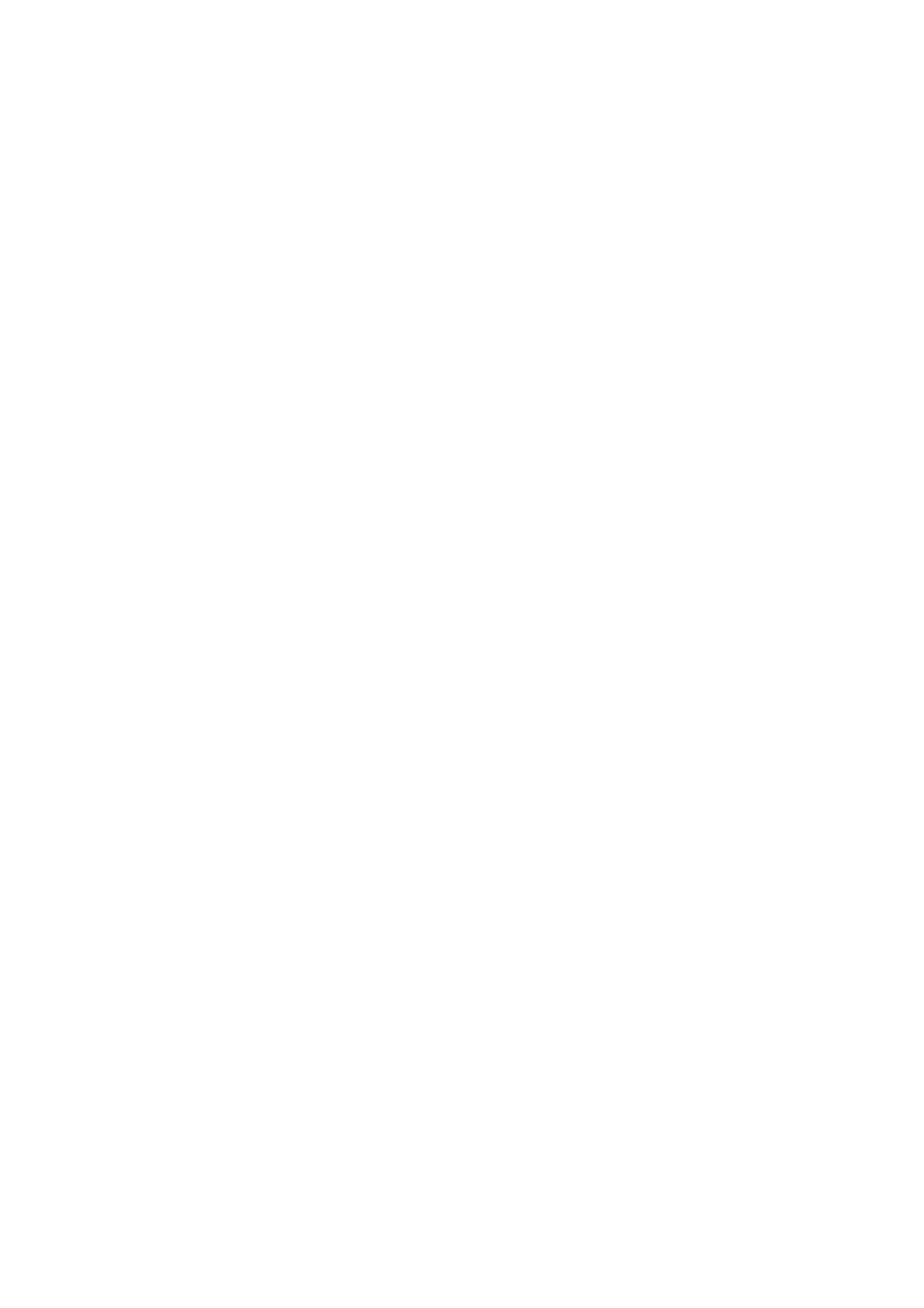| ---- |  |
|------|--|
|      |  |
|      |  |
|      |  |
|      |  |
|      |  |
|      |  |
|      |  |
|      |  |
|      |  |
|      |  |
|      |  |
|      |  |
|      |  |
|      |  |
|      |  |
|      |  |
|      |  |
|      |  |
|      |  |
|      |  |
|      |  |
|      |  |
|      |  |
|      |  |
|      |  |
|      |  |
|      |  |
|      |  |
|      |  |
|      |  |
|      |  |
|      |  |
|      |  |
|      |  |
|      |  |
|      |  |
|      |  |
|      |  |
|      |  |
|      |  |
|      |  |
|      |  |
|      |  |
|      |  |
|      |  |
|      |  |
|      |  |
|      |  |
|      |  |
|      |  |
|      |  |
|      |  |
|      |  |
|      |  |
|      |  |
|      |  |
|      |  |
|      |  |